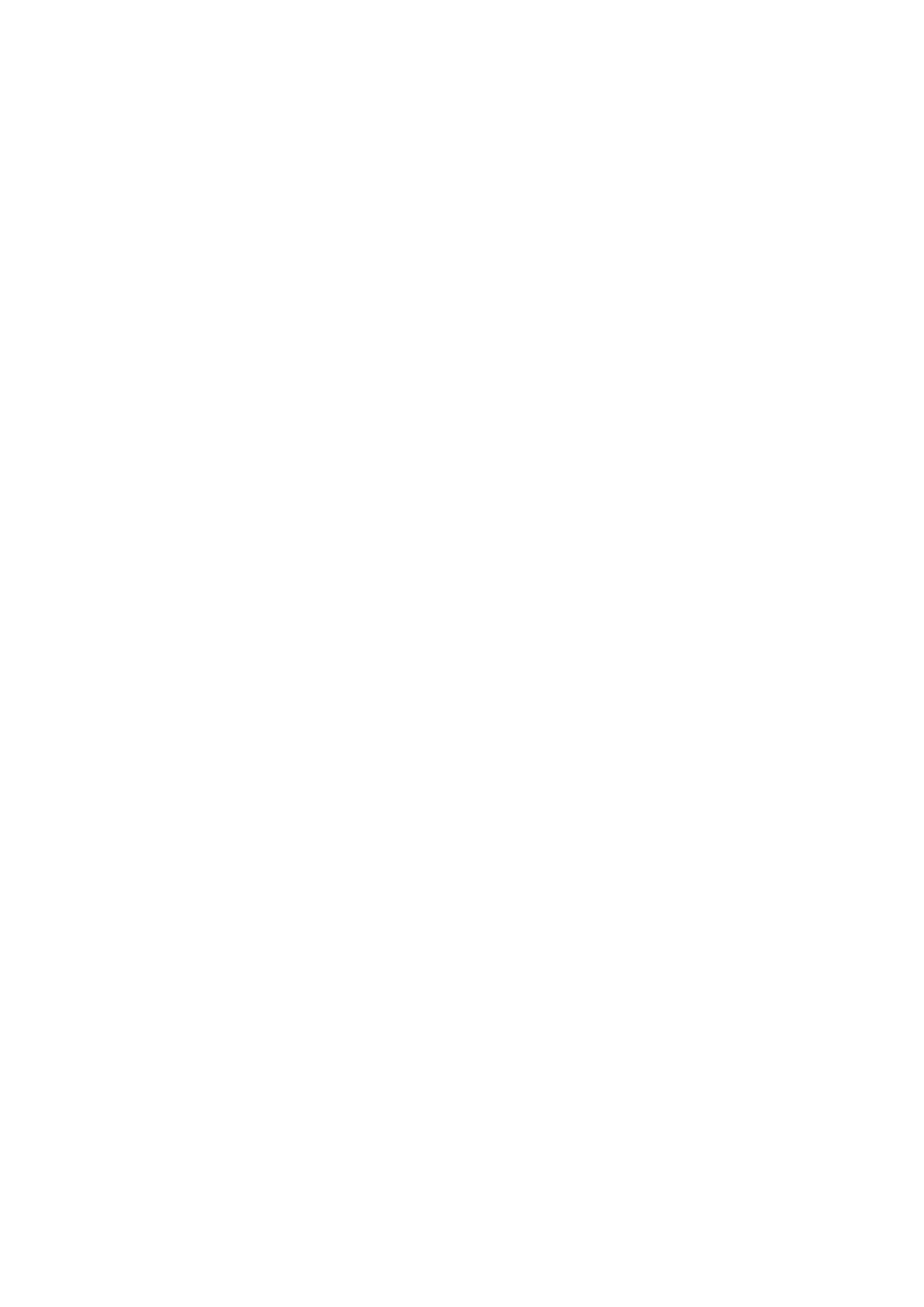## **In the case of Handzhiyski v. Bulgaria,**

The European Court of Human Rights (Fourth Section), sitting as a Chamber composed of:

Tim Eicke, *President*, Yonko Grozev, Faris Vehabović, Iulia Antoanella Motoc, Armen Harutyunyan, Gabriele Kucsko-Stadlmayer, Ana Maria Guerra Martins, *judges*,

and Andrea Tamietti, *Section Registrar*,

Having regard to:

the application (no. 10783/14) against the Republic of Bulgaria lodged with the Court under Article 34 of the Convention for the Protection of Human Rights and Fundamental Freedoms ("the Convention") by a Bulgarian national, Mr Kaloyan Tomov Handzhiyski ("the applicant"), on 28 January 2014;

the decision to give the Bulgarian Government ("the Government") notice of the complaint concerning an alleged breach of Article 10 of the Convention and to declare the remainder of the application inadmissible; and

the parties' observations;

Having deliberated in private on 16 February 2021,

Delivers the following judgment, which was adopted on that date:

# INTRODUCTION

1. The case chiefly concerns the question whether the conviction of the applicant, a local politician, of minor hooliganism in relation to his placing a Santa Claus cap and a red bag on the monument of an early twentieth century political figure on Christmas Day amounted to a violation of Article 10 of the Convention.

# THE FACTS

2. The applicant was born in 1971 and lives in Blagoevgrad. He was represented by Mr M. Ekimdzhiev and Ms K. Boncheva, lawyers practising in Plovdiv.

3. The Government were represented by their Agent, Ms I. Stancheva-Chinova of the Ministry of Justice.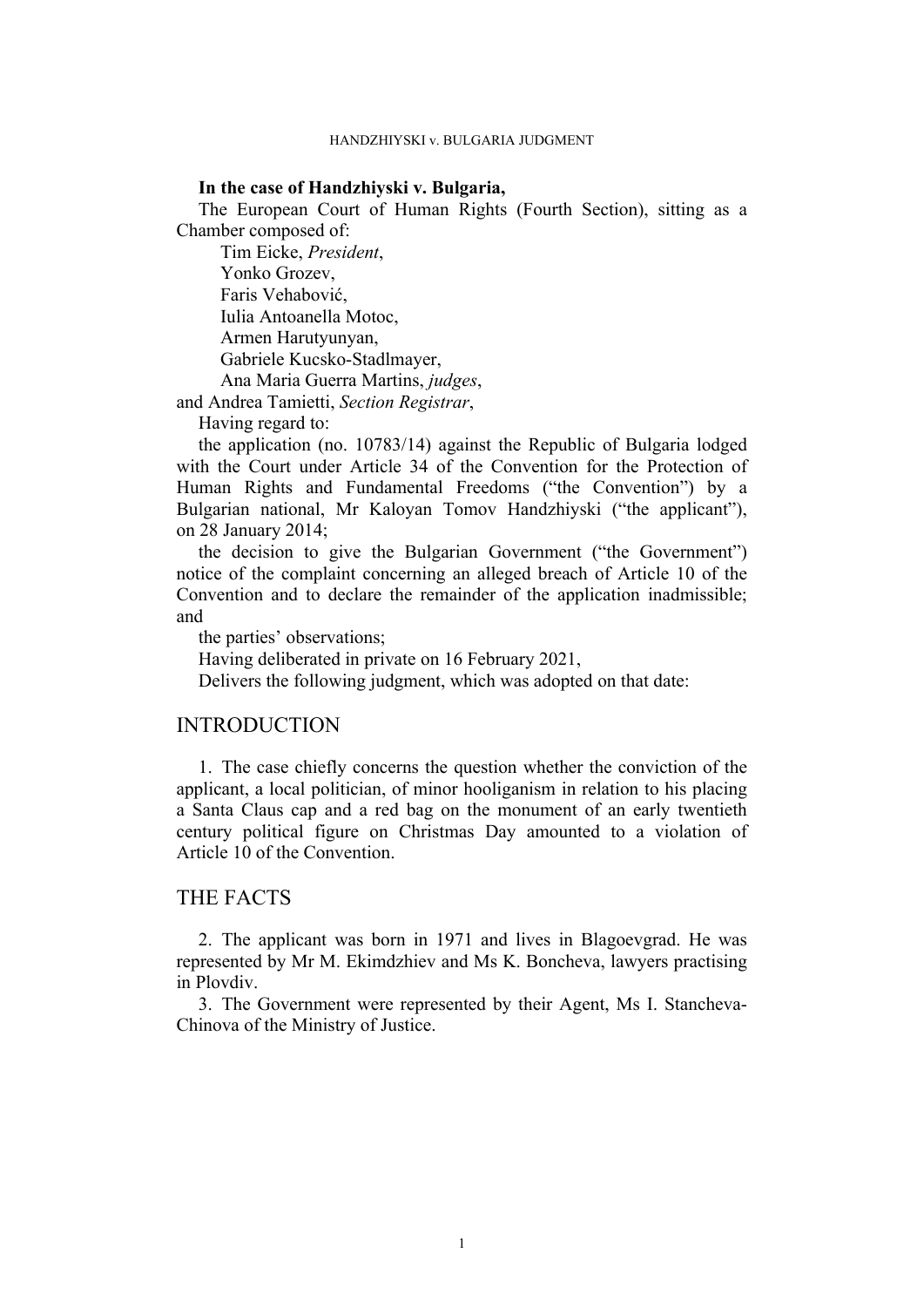## I. BACKGROUND TO THE CASE

<span id="page-3-0"></span>4. Following parliamentary elections on 12 May 2013, on 29 May 2013 a new government was formed, led by Mr Plamen Oresharski and supported in Parliament by the Coalition for Bulgaria (whose main member was the Bulgarian Socialist Party – see paragraph [8](#page-4-0) below), which had eighty-four members of Parliament, the Movement for Rights and Freedoms, which had thirty-six members of Parliament, and the chairman of another political party, Ataka, Mr Volen Siderov, who was also a member of Parliament. Together, these provided a majority of one hundred twenty-one out of the total of two hundred and forty members of Parliament.

5. On the evening of 14 June 2013 a wave of demonstrations against that government erupted in various cities and towns throughout the country. At first, the demonstrators' main grievance was the appointment on the same date of Mr Delyan Peevski, a wealthy businessman and media-owner, as chairman of the State Agency for National Security. The daily demonstrations continued until about mid-January 2014. In an opinion poll carried out in late November and early December 2013, forty-three per cent of the respondents supported those anti-government protests, and forty per cent were of the view that they should continue; twenty-two percent declared that they would themselves participate in them. In another opinion poll carried out during the same period by another agency, forty-one per cent of the respondents said that the best political solution for the country would be for that government to resign and for new parliamentary elections to take place. Several months later, on 23 July 2014, Mr Oresharski's government stepped down.

6. At that time, the applicant was chairman of the Blagoevgrad chapter of the political party Democrats for a Strong Bulgaria (*Демократи за силна България* – "DSB"), which was then not represented in Parliament and which supported the anti-government protests.

# II. EVENTS OF 25 DECEMBER 2013

<span id="page-3-1"></span>7. In the early hours of 25 December 2013, Christmas day, the statue of Mr Dimitar Blagoev in the central square of Blagoevgrad was painted by unknown persons in red and white so as to resemble Santa Claus, and the plinth of the statue was daubed, using white spray-paint, with the words "Father Frost".<sup>1</sup>

<sup>1</sup> "Father Frost" (*Дядо Мраз*) is a fictional character similar to Santa Claus. Its tradition is mostly spread in East Slavic countries. Although at the beginning of the Soviet era the character was banned, it later became an important part of Soviet culture. In Bulgaria, it has since the fall of the communist regime been associated with, *inter alia*, the impossibility of publicly celebrating Christmas during the regime.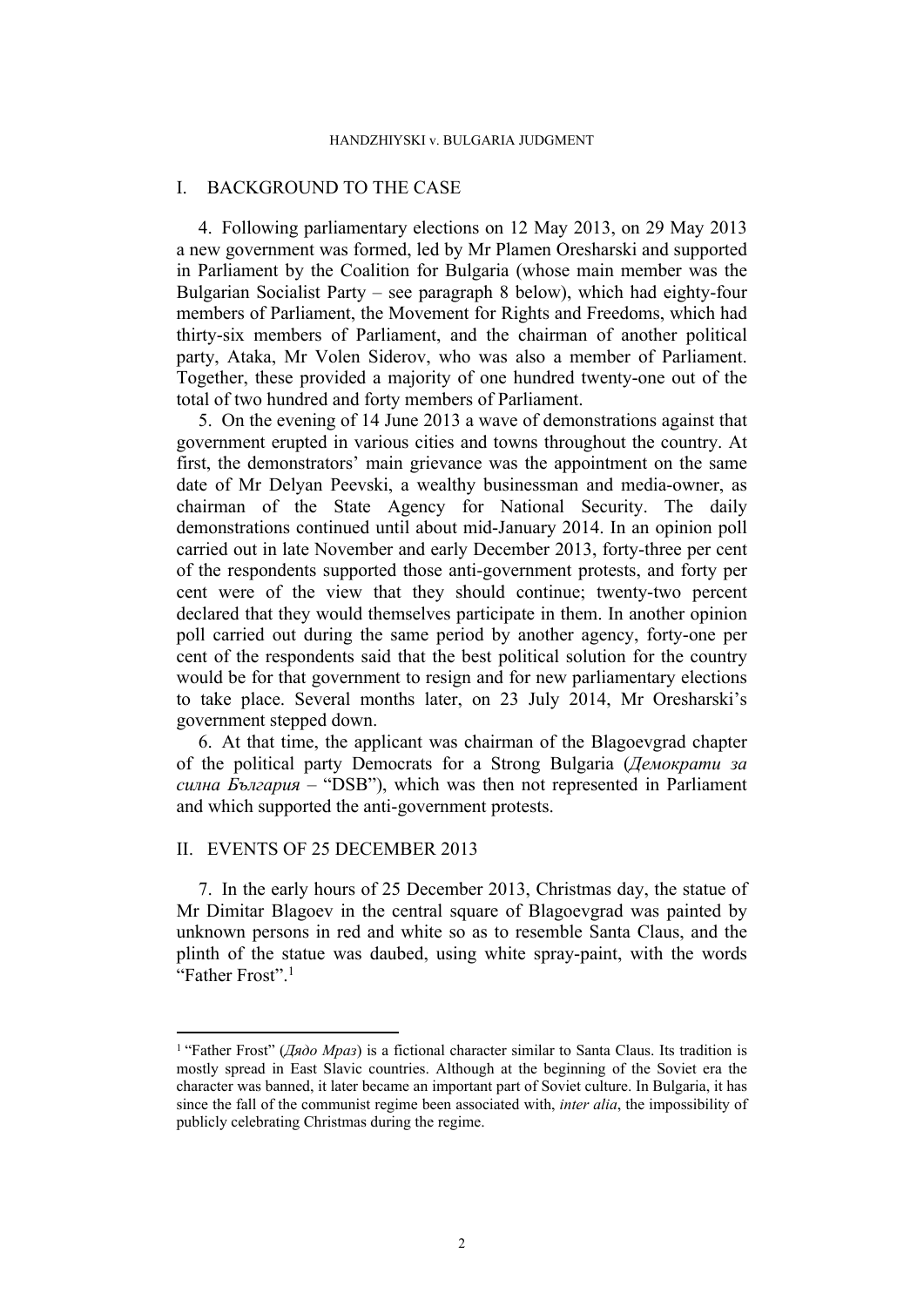<span id="page-4-0"></span>8. Mr Blagoev (1856-1924) was the founder in 1891 of the Bulgarian Social-Democratic Party. In 1919, that party took the name Bulgarian Communist Party, which it kept until April 1990, when, in the wake of the fall of the communist regime in Bulgaria in late 1989, in which it was the dominating political force, it renamed itself Bulgarian Socialist Party. It continues to operate under this name. In 1950 the town of Blagoevgrad was named after Mr Blagoev, and in 1971 his statue was placed in its central square. In 1991, shortly after the fall of the communist regime, the municipal council proposed to the President of Bulgaria to give the town one of its old names – Gorna Dzhumaya or Skaptopara (*Σκαπτοπάρα*) – but the President did not act on the proposal, apparently owing to objections by some of the town's inhabitants. In June 2014 there was another unsuccessful initiative to give the town another name.

<span id="page-4-3"></span>9. In December 1991 Blageovgrad's municipal council resolved to remove Mr Blagoev's statue from the town centre. From the evidence adduced at the applicant's subsequent trial (see paragraph [14](#page-5-0) below), it appears that that resolution was put into effect. However, in May 1996 that decision was repealed by the new municipal council, and, again according to the evidence adduced at the applicant's trial (see paragraph [14](#page-5-0) below), the statue was then put back in its place.

<span id="page-4-2"></span>10. Shortly before 10 a.m. on 25 December 2013 the applicant went to the already painted statue, which had been surrounded by a number of people and journalists drawn there by media reports that it had been painted over, and placed a red Santa Claus cap on its head and a red sack at its feet. The sack had a white band bearing the word "resignation" attached to it. The applicant said that he had been inspired to do that when seeing the media reports that the statue had been painted over.

<span id="page-4-1"></span>11. Some of the journalists who were present took photographs of the statue with the cap and the sack and later published them. Shortly after that municipal workers came, took down the cap and the sack, and began removing the paint from the statue.

# III. PROCEEDINGS AGAINST THE APPLICANT

12. At about 2 p.m. the same day, 25 December 2013, the applicant was arrested in his home and taken to a police station, where he was placed in police detention for twenty-four hours, on suspicion of having committed hooliganism contrary to Article 325 § 1 of the Criminal Code (see paragraph [23](#page-6-0) below), and searched.

13. The next day, 26 December 2013, the applicant was charged with minor hooliganism contrary to Article 1 § 2 of the 1963 Decree on Combatting Minor Hooliganism ("the 1963 Decree" – see paragraphs [22-](#page-6-1)[23](#page-6-0) below) in relation to his having placed the cap and the sack on Mr Blagoev's statue. He was then released from detention.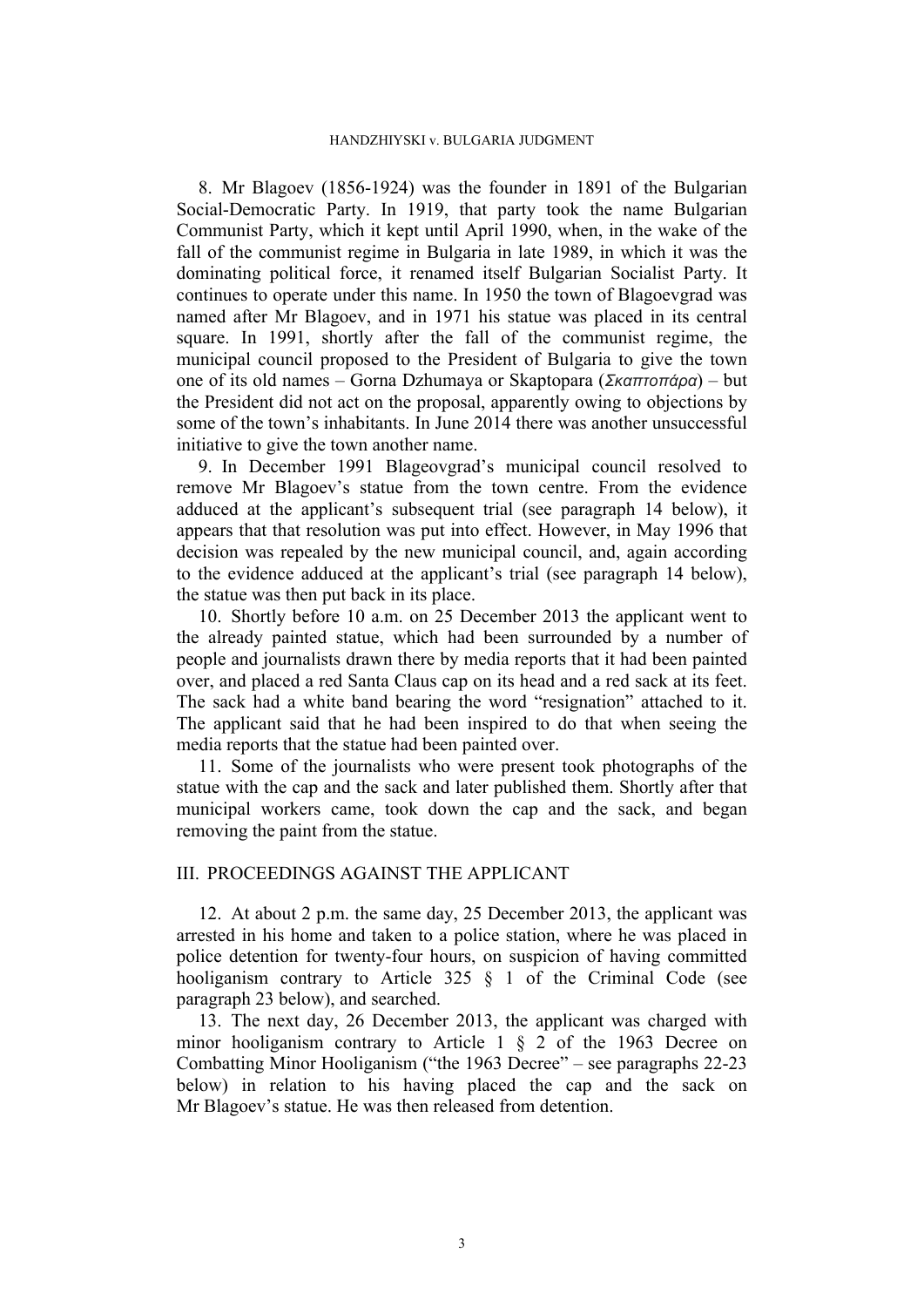<span id="page-5-0"></span>14. In the course of his trial, which took place four days later, on 30 December 2013, the applicant stated that his act had been intended to express his protest against the government, which was his constitutional right, that that act had been met with universal approval, and that he had in effect made a good political joke. For their part, his counsel argued that he had exercised his constitutional right to express his views.

<span id="page-5-1"></span>15. The same day, 30 December 2013, the Blagoevgrad District Court found the applicant guilty of minor hooliganism contrary to Article 1 § 2 of the 1963 Decree (see paragraphs [22](#page-6-1)[-23](#page-6-0) below), and fined him 100 Bulgarian levs (BGN) (equivalent to 51 euros (EUR)).

<span id="page-5-4"></span>16. The court held, *inter alia*, that the 1963 Decree did not contravene Article 39 of the 1991 Constitution (see paragraph [21](#page-6-2) below), because the right to freedom of expression enshrined in that provision was subject to exceptions. It was immaterial whether Mr Blagoev was a controversial historical figure, as asserted by the applicant. Even if he was one, that did not entitle people to mock his statue, which had stood in the centre of Blagoevgrad for a long time and had to be respected and preserved; that was also a requirement of the cultural-heritage conventions to which Bulgaria had adhered. Cultured people valued historical monuments and treated them with respect. If supporters of the Bulgarian Socialist Party were to paint the statue of a recently deceased anti-communist politician from the 1990s in Sofia as Superman, that would likewise amount to hooliganism. Such acts were unbecoming of the activists of a responsible political party, and had to be sanctioned in a State governed by the rule of law. Mr Blagoev was one of Blagoevgrad's symbols, as attested by the town's very name, which had not been changed after the fall of the communist regime. Contrary to the applicant's assertions, his act had not been met with universal appreciation, as could be seen from a perusal of the numerous comments about it on the Internet, which ranged from approving to extremely disapproving ones. The "thin red line" between a proper political Christmas joke and hooliganism had been crossed.

<span id="page-5-2"></span>17. In fixing the quantum of the penalty, the court took into account the preponderance of mitigating circumstances: the absence of any aggression or violence on the part of the applicant, his clean criminal record and good character, and his being unemployed. All those factors militated towards giving him the lowest possible fine.

18. The applicant appealed. At the appeal hearing he argued, *inter alia*, that his act had been a way of exercising his constitutional right to protest against the government.

<span id="page-5-3"></span>19. In a final judgment of 7 January 2014 the Blagoevgrad Regional Court upheld the lower court's judgment. It held, *inter alia*, that the applicant's act had properly been characterised as minor hooliganism, as it had been indecent and had breached public order. It was not in doubt that the applicant had sought to express a political position, in particular since he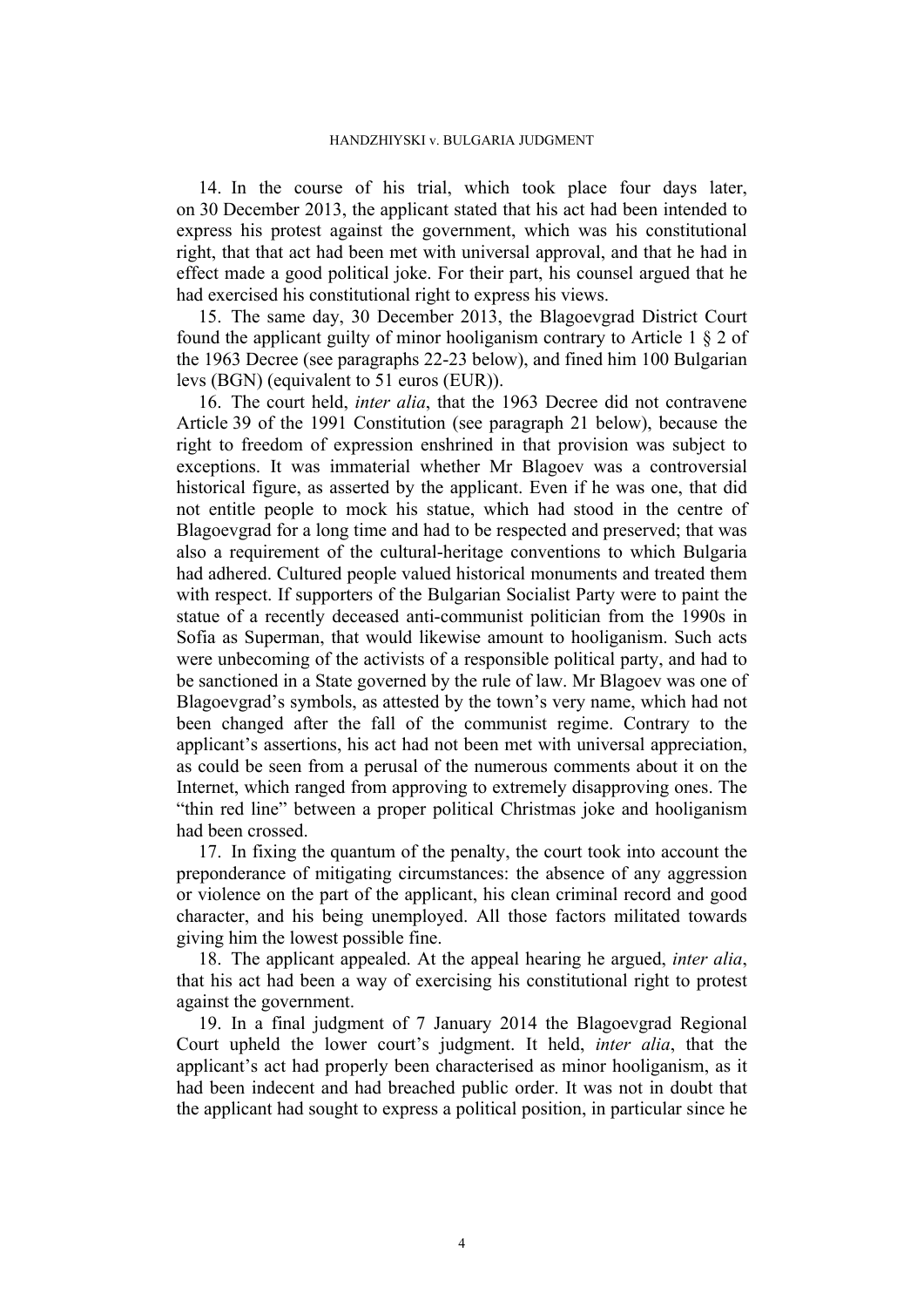was the regional leader of a political party. This had not, however, entitled him to protest by breaching the law, especially since Mr Blagoev's statue had shortly before that been vandalised by an unknown person by being painted over, and the applicant had in effect completed that act by placing a cap and a sack on it, thus expressing his mocking attitude towards it. It was not necessary to establish whether specific bystanders had felt aggrieved by the applicant's act, which had been carried out in front of a multitude of people. The applicant's arguments that his act had not amounted to an offence because it had been an exercise of his right to protest could not be accepted, because fundamental rights could not be exercised by committing acts contrary to the 1963 Decree.

<span id="page-6-3"></span>20. The applicant paid the fine on 20 January 2014.

# RELEVANT LEGAL FRAMEWORK

### <span id="page-6-2"></span>21. Article 39 of the Constitution of 1991 provides:

"1. Everyone is entitled to express an opinion or to publicise it through words, written or oral, sound, or image, or in any other way.

2. This right shall not be used to the detriment of the rights and reputation of others, or for the incitement of a forcible change of the constitutionally established order, the perpetration of a crime, or the incitement of enmity or violence against anyone."

<span id="page-6-1"></span>22. Decree no. 904 of 28 December 1963 on Combating Minor Hooliganism ("the 1963 Decree") was passed by the then Presidium of the National Assembly under a simplified legislative procedure, as possible under Article 35 § 5 and Article 36 of the 1947 Constitution, then in force. The Supreme Administrative Court has consistently held that the Decree has the same force as an Act of Parliament (see опр. № 9959 от 07.11.2003 г. по адм. д. № 9327/2003 г., ВАС, I о.; опр. № 10286 от 10.12.2004 г. по адм. д. № 9761/2004 г., ВАС, петчл. с-в; опр. № 14673 от 03.12.2009 г. по адм. д. № 15200/2009 г., ВАС, I о.; and опр. № 12764 от 01.11.2010 г. по адм. д. № 13284/2010 г., ВАС, I о.).

<span id="page-6-0"></span>23. Article 1 § 2 of the 1963 Decree defines minor hooliganism as, *inter alia*, "indecent statements, made in a public place in front of many people", or "[showing an] offensive attitude towards citizens, public authorities or society", which breach public order and quietness but which, owing to their lower degree of seriousness, do not amount to the criminal offence of hooliganism laid down in Article 325 § 1 of the 1968 Criminal Code. Such acts, if committed by people older than sixteen, are punishable with up to fifteen days' detention, or by a fine ranging from BGN 100 to BGN 500 (equivalent to EUR 51 to EUR 256) (Article  $1 \, \text{\&} 1$ ).

24. Cases under the 1963 Decree fall under the jurisdiction of the district courts (Article 3  $\S$  1 (a) and Article 4). By Article 7  $\S$  2, a district court's decision to impose a penalty is amenable to appeal on points of law before a regional court, on the same grounds as those set out in the Code of Criminal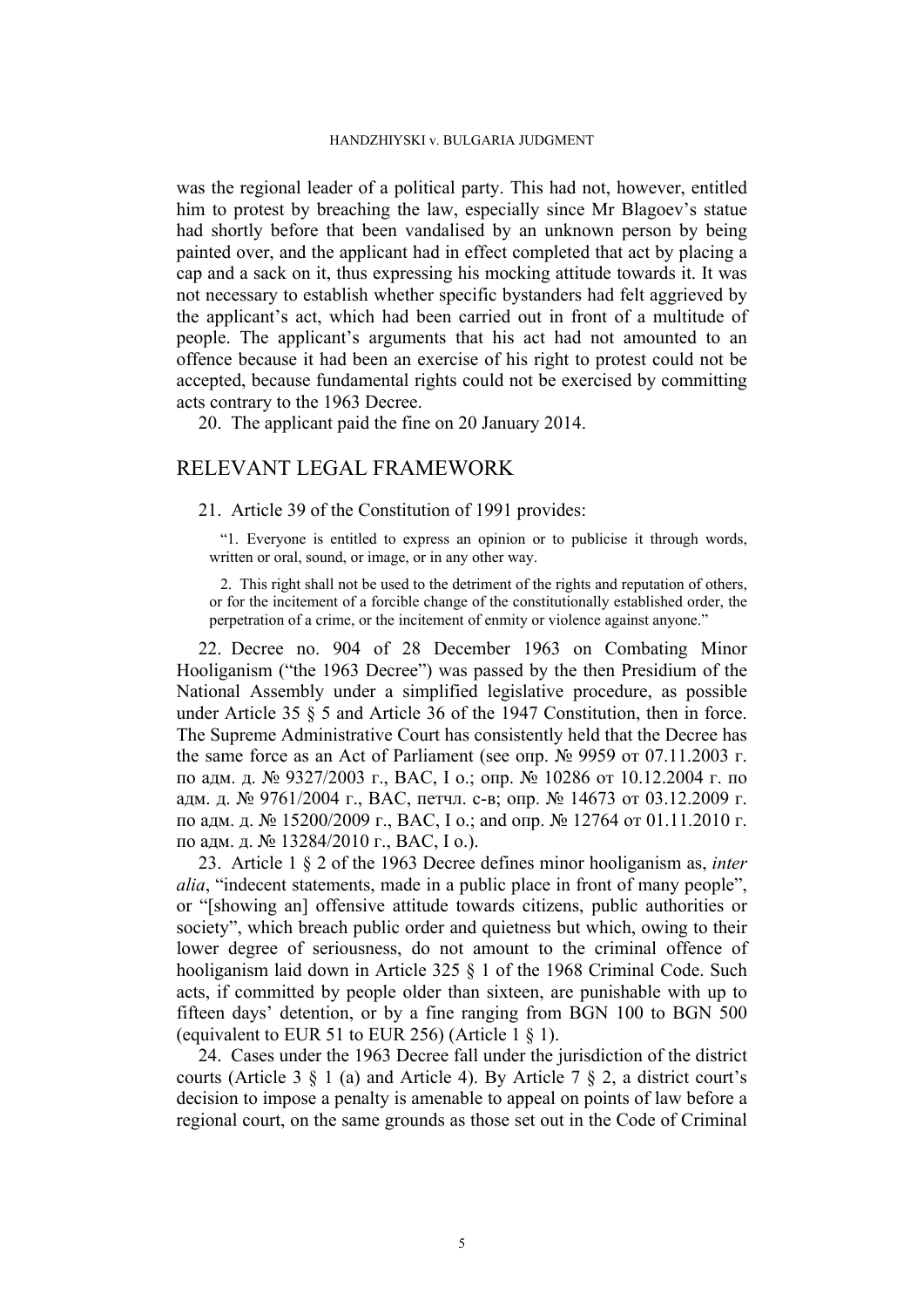Procedure: a breach of the substantive law, a material breach of the rules of procedure, or manifest disproportionality of the sentence. The regional court's judgment is final (Article 7 § 3 *in fine*).

<span id="page-7-0"></span>25. A conviction under the 1963 Decree is not regarded as criminal or entered in the criminal records of the people concerned (Article 7 § 4).

# THE LAW

## I. ALLEGED VIOLATION OF ARTICLE 10 OF THE CONVENTION

26. The applicant complained that the interference with his right to freedom of expression had not been necessary in a democratic society. He relied on Article 10 of the Convention, which provides, in so far as relevant:

"1. Everyone has the right to freedom of expression. This right shall include freedom to hold opinions and to receive and impart information and ideas without interference by public authority ...

2. The exercise of these freedoms, since it carries with it duties and responsibilities, may be subject to such formalities, conditions, restrictions or penalties as are prescribed by law and are necessary in a democratic society, in the interests of national security, territorial integrity or public safety, for the prevention of disorder or crime, for the protection of health or morals, for the protection of the reputation or rights of others, for preventing the disclosure of information received in confidence, or for maintaining the authority and impartiality of the judiciary."

# **A. Admissibility**

### *1. Exhaustion of domestic remedies*

## **(a) The parties' submissions**

27. The Government noted that the applicant had not sought judicial review of his police detention and had not sought damages in relation to it. There was ample case-law of the Bulgarian courts in such cases, including in cases touching upon freedom of expression. In view of that omission, the applicant's police detention was not to be taken into account when assessing the proportionality of the interference with his right to freedom of expression.

28. The applicant replied that any claim for judicial review of his police detention would have been heard long after the latter had ended, and could not thus have served to ensure his release. Such a claim was accordingly not an effective remedy. Moreover, the matters to be examined in such proceedings would have been nearly identical to those considered in the proceedings in which he had been found guilty of minor hooliganism. There was hence no reason to believe that the courts would have approached them any differently and found in his favour.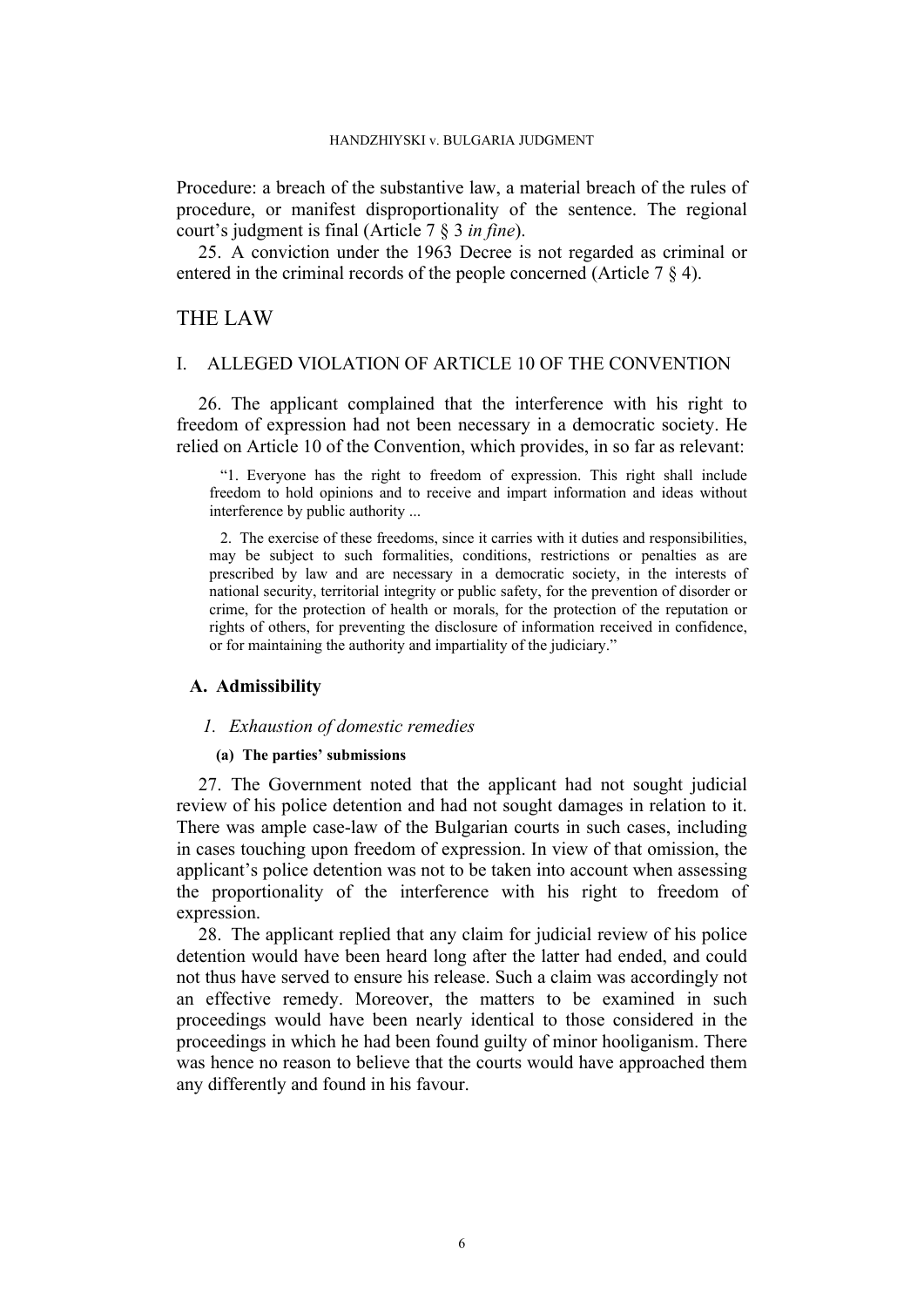#### **(b) The Court's assessment**

<span id="page-8-0"></span>29. The Court notes that the complaint under Article 10 of the Convention, as formulated in the relevant part of the application, concerned solely the judgments finding the applicant guilty of minor hooliganism; it did not relate to his earlier police detention. It is true that the part of the application which set out the facts of the case contained a reference to that detention. But when articulating his complaint under Article 10, the applicant laid emphasis on the reasons given by the courts for finding him guilty of minor hooliganism and said:

"When finding the applicant guilty of minor hooliganism, the national courts did not take into account the specific social and political context in which he had carried out acts of 'hooliganism', or the harmless artistic means of expression used by [him]. The unjustified police arrest of the applicant supports that conclusion."

30. The Court has had occasion to note that police or pre-trial detention and concomitant hooliganism proceedings constitute distinct interferences with the right to freedom of expression (see *Kandzhov v. Bulgaria*, no. 68294/01, § 70, 6 November 2008, and *Stefanov v. Bulgaria* (dec.), no. 51127/18, §§ 74-75, 8 September 2020). It does not find that the last phase of the above quotation from the application form can be construed to mean that the applicant was also complaining of his police detention.

31. The scope of the case referred to the Court in the exercise of the right of individual application is determined by the applicant's complaint, and the Court cannot base its decision on facts not covered by the complaint (see *Radomilja and Others v. Croatia* [GC], nos. 37685/10 and 22768/12, § 126, 20 March 2018). It follows that in the present case the Court has no jurisdiction to deal with the applicant's police detention, and accordingly to examine the Government's non-exhaustion objection in relation to it.

<span id="page-8-1"></span>32. In any event, even assuming that the applicant's complaint can be read to encompass also his police detention, that part of it is indeed inadmissible for non-exhaustion of domestic remedies. As noted by the Government, the applicant did not seek judicial review of that detention and damages in relation to it, as possible under Bulgarian law (see *Stefanov*, cited above, § 77). It cannot be presumed that in such proceedings the Bulgarian courts would have refused to entertain arguments based on freedom of expression, or that a claim founded on such arguments would have been destined to fail (ibid.). It is true that in the minor hooliganism proceedings against the applicant the Blagoevgrad District Court and the Blagoevgrad Regional Court came to the view that it was proper to find him guilty and fine him even though he had sought to exercise his right to freedom of expression (see paragraphs [15](#page-5-1)[-17](#page-5-2) and [19](#page-5-3) above). But that does not necessarily imply that the Blagoevgrad Administrative Court and the Supreme Administrative Court – the courts competent at the time to deal at first instance and on appeal with legal challenges against police detention – would have seen the matter in the same light and decided that it had been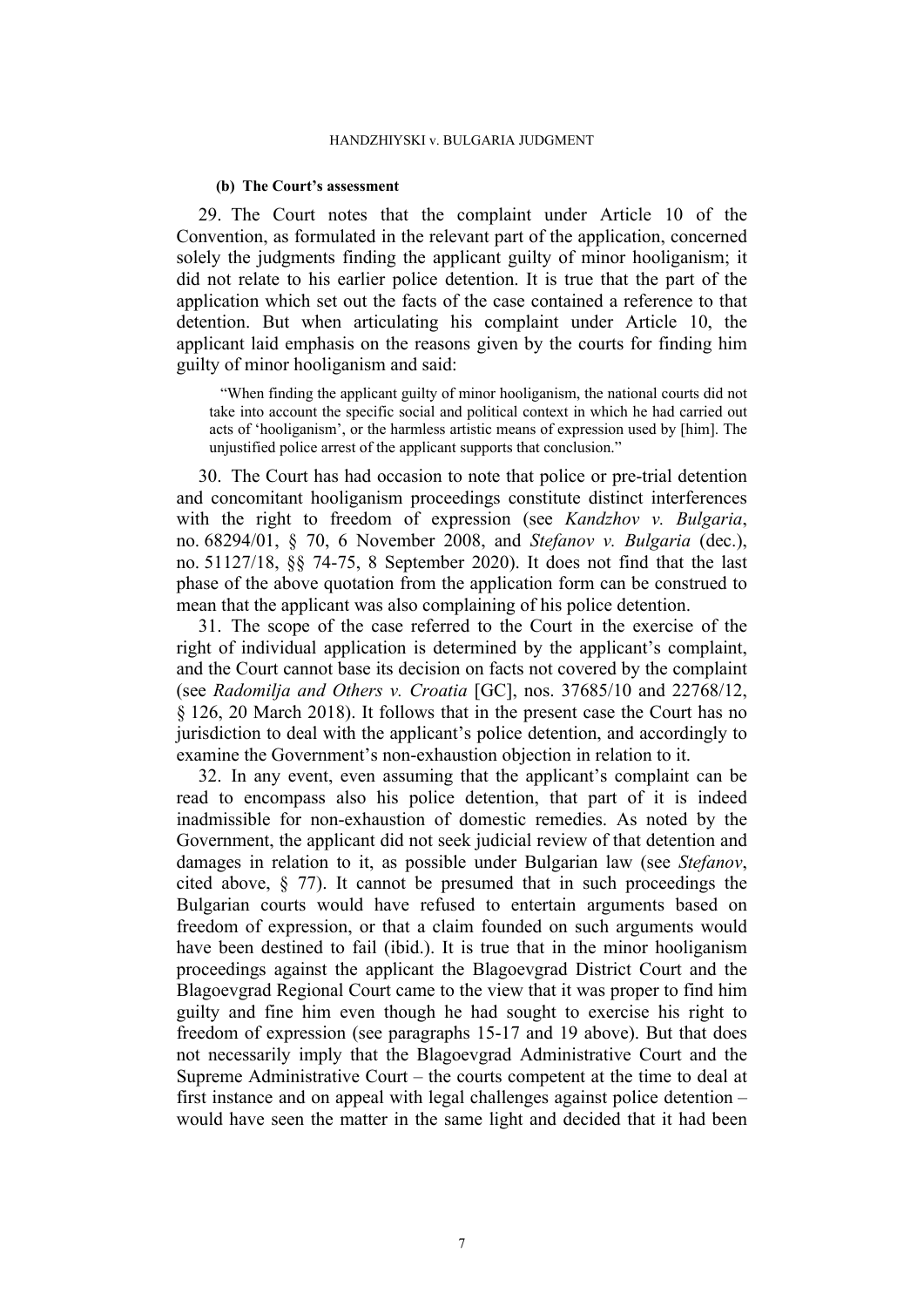lawful and justified to detain the applicant. He did not therefore exhaust domestic remedies with respect to his grievance – assuming he raised one – that his police detention was in breach of his right to freedom of expression under Article 10 of the Convention.

## *2. No significant disadvantage*

### **(a) The parties' submissions**

33. The Government submitted that the applicant had not suffered a significant disadvantage. He had merely been given a fine which had amounted to the equivalent of EUR 51, which was not criminal under Bulgarian law, and which had not been entered into the applicant's criminal record. Nor had it tarnished his reputation, as attested by the fact that in 2015 and 2019 he had obtained enough votes to be elected as a municipal councillor in Blagoevgrad. His case had been duly considered at two levels of jurisdiction. Respect for human rights did not require his application to be examined on the merits, as the kind of issues raised by it had already been elucidated in judgments against Bulgaria.

34. The applicant replied that the point had to be assessed based on the cumulative effect of his police detention and of his subsequent fine, which had been disproportionate in view of the minor seriousness of his act. It also had to be borne in mind that he was the local leader of an opposition political party, and that his arrest and the minor hooliganism proceedings against him had received broad media coverage and had brought him into disrepute. The fact that the issues thrown up by his case had already given rise to findings of violation against Bulgaria suggested a systemic problem and was an even stronger reason why his application had to be examined on the merits.

#### **(b) The Court's assessment**

35. The Court first reiterates that the applicant's police detention cannot be taken into account in determining whether he suffered a "significant disadvantage" within the meaning of Article 35 § 3 (b) of the Convention (see paragraphs [29](#page-8-0) to [32](#page-8-1) above).

36. As for the minor hooliganism proceedings against him, it is true that the fine imposed in them was not criminal in nature, that its amount was quite modest, and that there is no indication that these matters led to any serious adverse consequences for the applicant (see paragraphs [15](#page-5-1) and [25](#page-7-0) above, and compare with *Sylka v. Poland* (dec.), no. 19219/07, §§ 31-34, 3 June 2014; *Mura v. Poland* (dec.), no. 42442/08, §§ 23, 26 and 27, 2 June 2016; and *Savelyev v. Russia* (dec.), no. 42982/08, §§ 28-30, 21 May 2019). However, in the present case the practical and in particular the pecuniary effects on the applicant cannot be the sole criterion for assessing whether he has suffered a "significant disadvantage". He was found guilty of and fined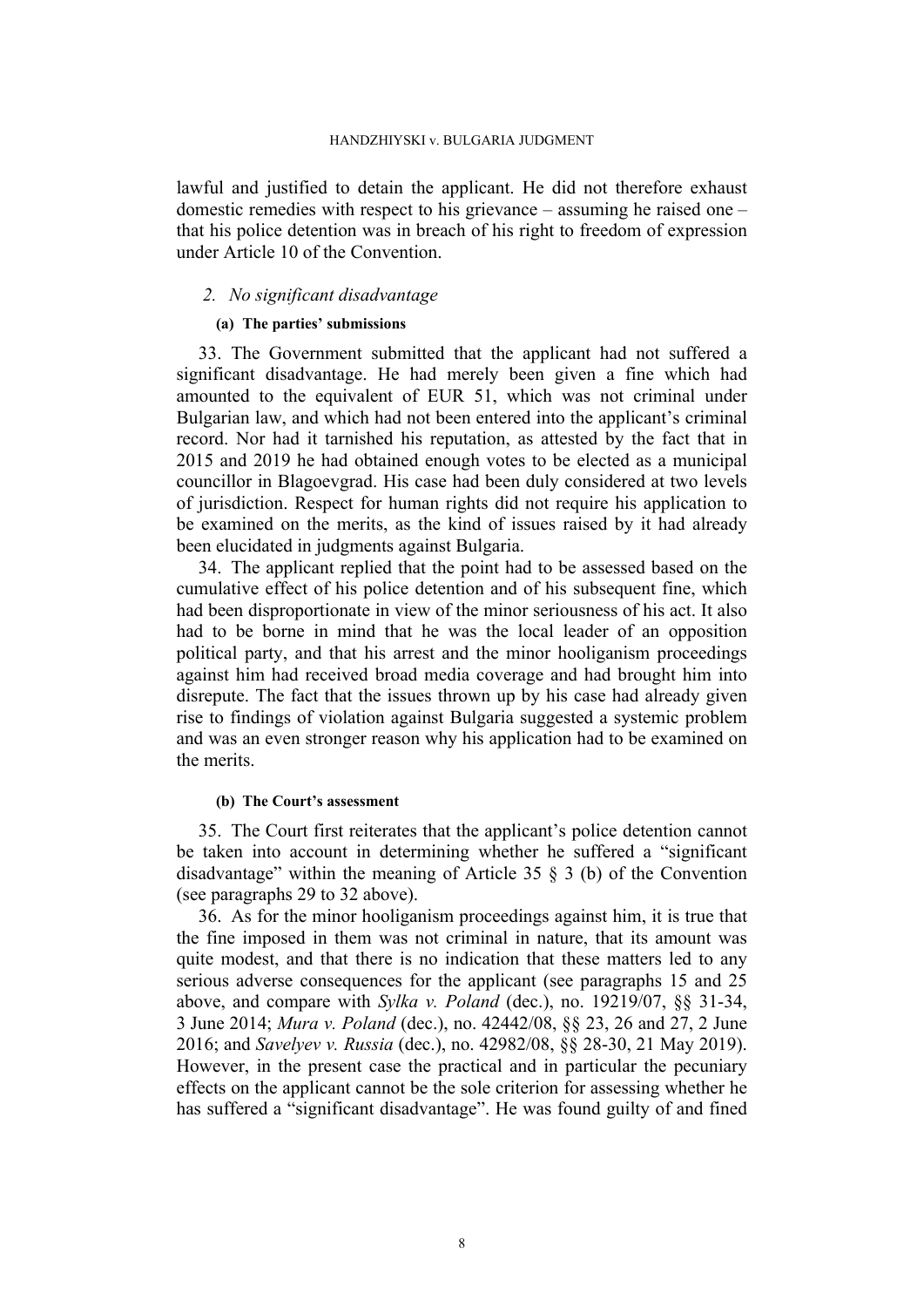for an act which had in his view amounted to a proper exercise of his right to freedom of expression on a matter of public interest. The case thus validly concerns a point of principle for him (see, *mutatis mutandis*, *Konstantin Stefanov v. Bulgaria*, no. 35399/05, § 46, 27 October 2015, and *Margulev v. Russia*, no. 15449/09, § 42, 8 October 2019). Indeed, his complaint under Article 10 of the Convention gives rise to issues of general importance: whether political protest carried out in the manner chosen by the applicant – by profaning a public monument without damaging  $it - can$ amount to a legitimate exercise of the right to freedom of expression (contrast *Sylka*, § 35; *Mura*, § 28; and *Savelyev*, § 31, all cited above) and under what conditions can sanctions imposed in response to such acts be considered "necessary in a democratic society" (see, *mutatis mutandis*, *Berladir and Others v. Russia*, no. 34202/06, § 34, 10 July 2012; *Yılmaz Yıldız and Others v. Turkey*, no. 4524/06, § 28, 14 October 2014; and *Yordanovi v. Bulgaria*, no*.* 11157/11, § 51, 3 September 2020). Moreover, the applicant's case appears to have received wide media coverage and to have given rise to public debate in Bulgaria (see, *mutatis mutandis*, *Eon v. France*, no. 26118/10, § 34 *in fine*, 14 March 2013).

37. It cannot therefore be accepted that the applicant has not suffered a "significant disadvantage" within the meaning of Article 35 § 3 (b) of the Convention.

38. The same considerations amount to grounds to find that "respect for human rights as defined in the Convention" in any event requires an examination of the complaint on the merits (see, *mutatis mutandis*, *Gafiuc v. Romania*, no. 59174/13, § 40, 13 October 2020).

39. The Government's objection must therefore be rejected.

### *3. Other grounds for inadmissibility*

40. It was already found that the complaint – so far as it concerns the applicant's conviction of minor hooliganism – is not inadmissible on account of a failure to exhaust domestic remedies, or because the applicant has not suffered a significant disadvantage. Nor is that complaint manifestly ill-founded or inadmissible on any of the other grounds set out in Article 34 and Article 35 §§ 1 to 3 of the Convention. It must therefore be declared admissible.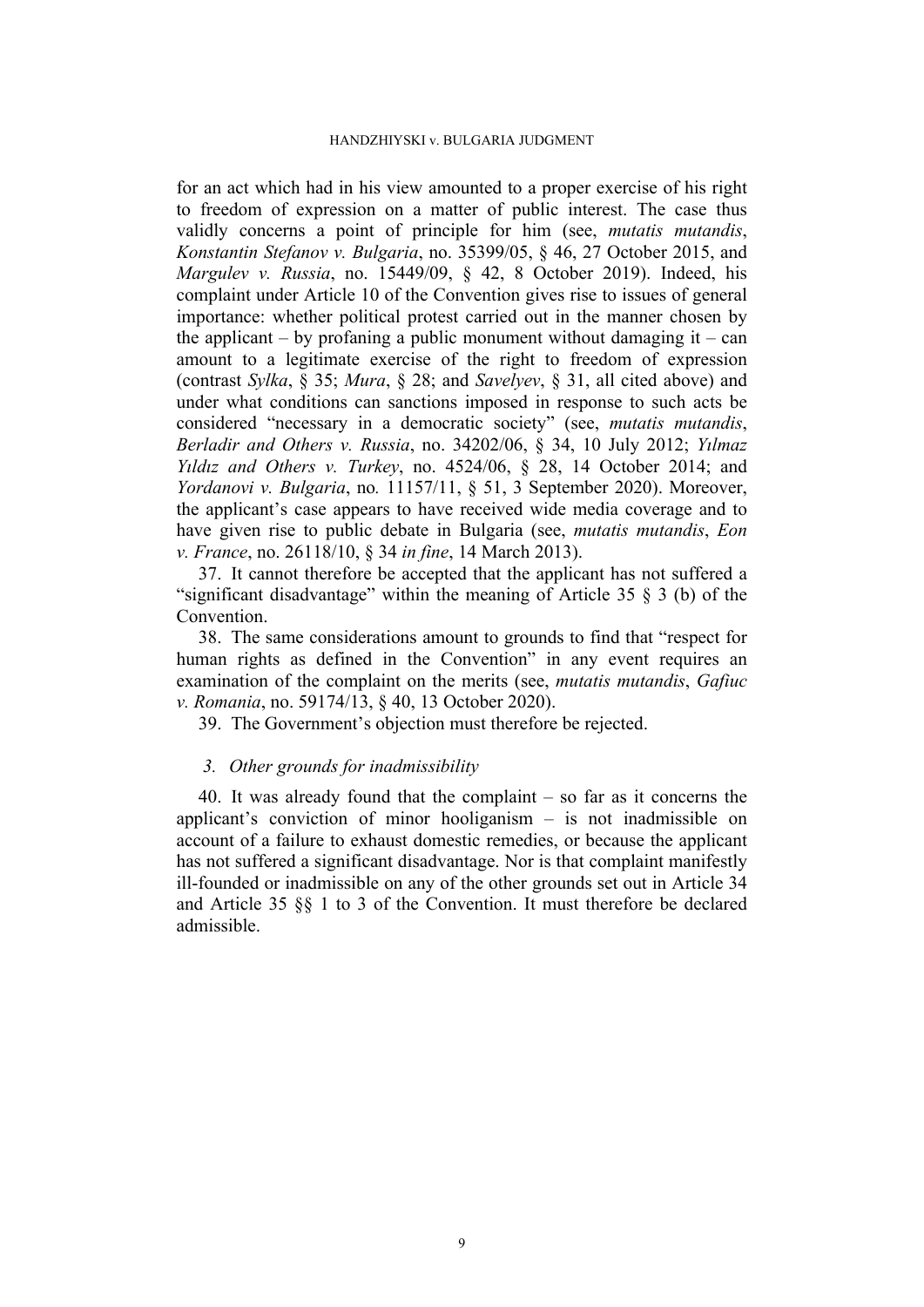# **B. Merits**

# *1. The parties' submissions*

### **(a) The applicant**

41. The applicant pointed out that the protection of public order was not among the legitimate aims enumerated in Article 10 § 2 of the Convention. The nearest notion to which that provision referred was "the prevention of disorder or crime", but there was a perceptible difference between the two. His harmless prank had not been capable of causing "disorder of crime" even if it had upset some people. Nor was it clear how precisely it had affected the "rights of others".

42. For the applicant, his case showed that Bulgarian law did not properly distinguish between legitimate political protest and wanton acts of vandalism and hooliganism. It was puzzling to him that thirty years after the fall of the communist regime the authorities still conflated those notions, and perceived political protest as hooliganism without inquiring into its goals or symbolism. They had disregarded the applicant's motives and had seen his innocuous gesture as vandalism even though it had not damaged the monument in any way. It had to be emphasised in that connection that his act had been a form of protest against a government which had lost its legitimacy and which had shortly after that resigned. Indeed, the courts had acknowledged that fact, and had noted that the applicant was a local politician. It could hardly be said that the proceedings against him had somehow increased his popularity. Only the first-instance court had tried to carry out some sort of balancing exercise, whereas the appellate court had brushed aside the arguments based on his right to freedom of expression.

### **(b) The Government**

43. The Government conceded that the applicant's act had constituted "expression", and that the minor hooliganism proceedings against him had interfered with the exercise of his right to freedom of expression. They were, however, of the view that that interference had met the requirements of Article 10 § 2 of the Convention. The legal basis for the interference – the 1963 Decree – was sufficiently accessible and precise, and the case-law of the Bulgarian courts under it was abundant and settled. The interference had sought to protect public safety and the rights of others; that was evident from the terms of Article 1 § 2 of the 1963 Decree, under which the applicant had been sanctioned, and from the reasons given by the Bulgarian courts in his case.

44. The interference had also been necessary and proportionate. The applicant's sanction had been administrative rather than criminal, and a very mild one – the minimum possible fine under the 1963 Decree, which had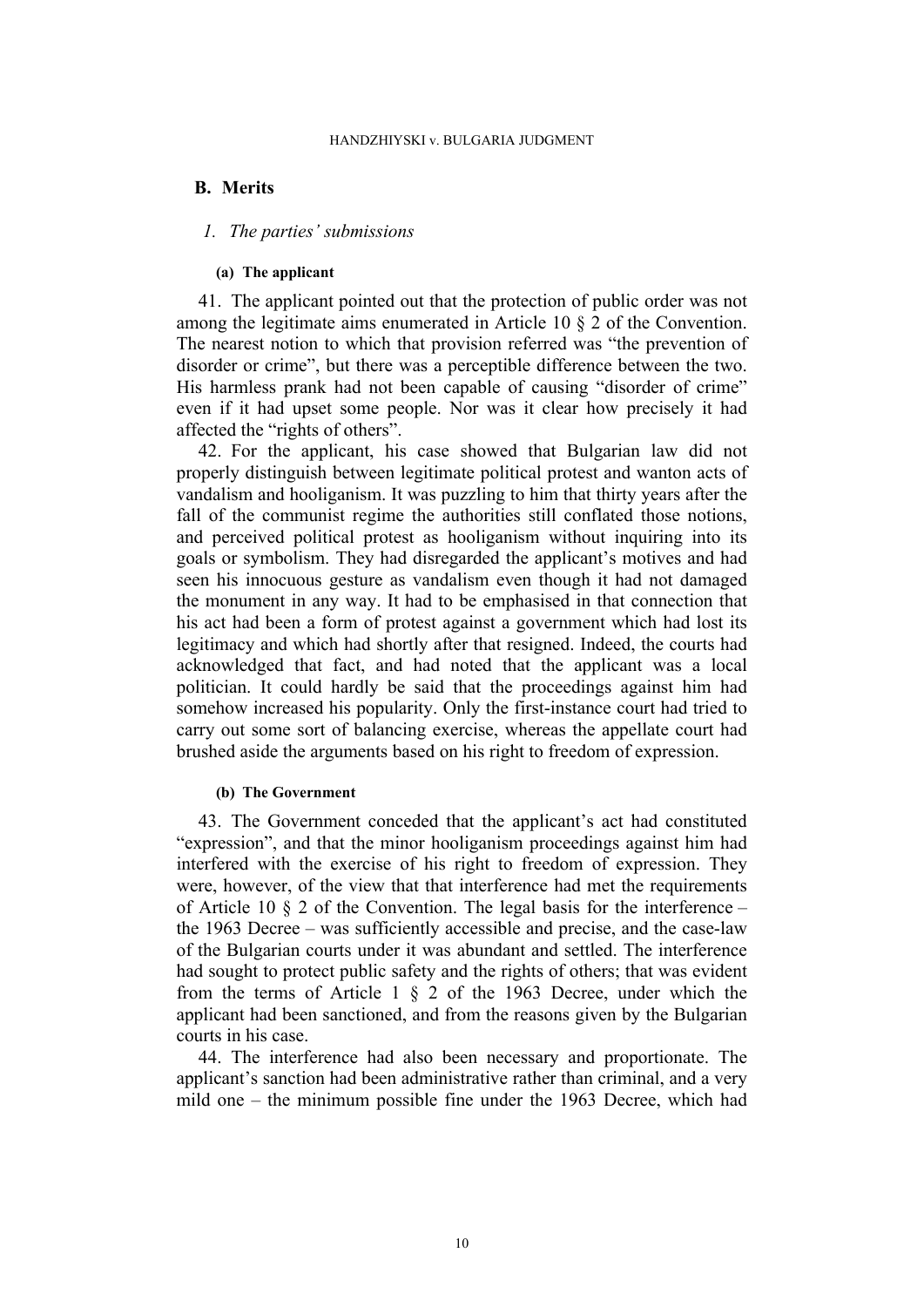equalled less than a third of the minimum monthly salary in Bulgaria at the time. The applicant had been found guilty for desecrating a monument rather than for offending Mr Blagoev's memory or for voicing his political views. It was true that political expression enjoyed heightened protection, but it could be interfered with if the means used for it disturbed public order or the everyday functioning of society. It was clear that the applicant had prepared his act in advance, and that he had sought to attract media attention to it. Apart from its artistic and historical value, Mr Blagoev's monument was also a symbol of the eponymous town. Vandalism against monuments was amenable to sanctions in all Contracting States. The link between the monument and the government in power was neither evident nor perceived by the public as direct. At the time the applicant had not been a well-known politician. Indeed, it had been that very act and the subsequent proceedings against him that had made him popular and had propelled him into being elected as a municipal councillor. When finding him guilty, the courts had carefully weighed up all circumstances, with due regard for his right to freedom of expression, and had spelled out in detail the justification for interfering with that right. There was no evidence that the fine given to the applicant had caused him any hardship.

## *2. The Court's assessment*

<span id="page-12-0"></span>45. The Court considers that, seen in its proper context, the conduct which led to the applicant's conviction of minor hooliganism can be regarded as "expression" within the meaning of Article 10 § 1 of the Convention. The applicant was a local opposition politician who combined a symbolic act intended to mock publicly the monument of the founder of the political party which was providing the main parliamentary support for the government in power with a call for that government to resign. Also, he acted in the course of a prolonged nation-wide protest against that government (see paragraphs [4-](#page-3-0)[11](#page-4-1) above). It is hence clear that with his act he sought to engage in political protest, and "impart" his "ideas" about the government and the political party which supported it (see, *mutatis mutandis*, *Murat Vural v. Turkey*, no. 9540/07, §§ 7-10 and 54-56, 21 October 2014; *Shvydka v. Ukraine*, no. 17888/12, §§ 37-38, 30 October 2014; *Sinkova v. Ukraine*, no. 39496/11, §§ 7-8 and 100, 27 February 2018; *Mătăsaru v. the Republic of Moldova*, nos. 69714/16 and 71685/16, §§ 7-8 and 31, 15 January 2019; and *Ibrahimov and Mammadov v. Azerbaijan*, nos. 63571/16 and 5 others, §§ 166-67, 13 February 2020).

46. It is furthermore not in doubt that the applicant's conviction of minor hooliganism in relation to that act and the resultant fine amounted to interference with his right to freedom of expression (see *Cholakov v. Bulgaria*, no. 20147/06, § 25, 1 October 2013). Nor is it in doubt that this interference was "prescribed by law" (ibid., § 26). In particular, it can be accepted that the legal basis for it – Article 1  $\S$  2 of the 1963 Decree (see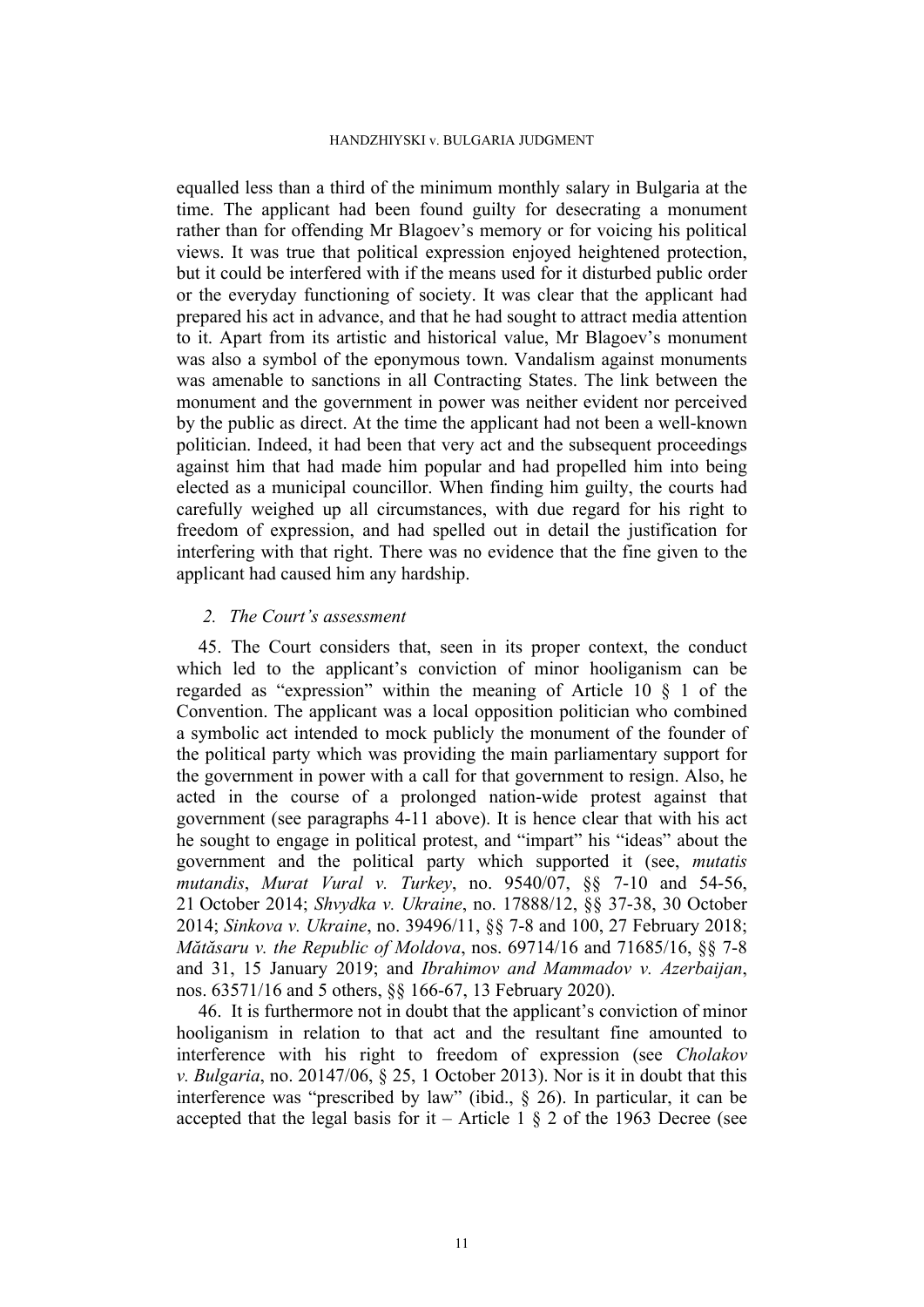paragraphs [15](#page-5-1)[-16](#page-5-4), [19](#page-5-3) and [22-](#page-6-1)[23](#page-6-0) above) – was sufficiently foreseeable. It is true that this provision defines "minor hooliganism" in broad terms, but in this case the applicant resorted to a provocative gesture likely to disturb or insult some of the people who witnessed it directly or learned about it from the media. It can thus be accepted that his act could reasonably be characterised by the Bulgarian courts as "minor hooliganism" within the meaning of the 1963 Decree (see, *mutatis mutandis*, *Shvydka*, cited above, § 39).

47. In the light of the same considerations, it can also be accepted that the interference pursued the legitimate aim of protecting the "rights of others" (ibid., § 40). There is, however, no indication that it was meant to protect "public safety". As noted by the national courts, the applicant's act was entirely peaceful (see paragraph [17](#page-5-2) above). Nor is there any indication that it was likely to cause public disturbances, or that when sanctioning the applicant the authorities had that in mind (see, *mutatis mutandis*, *Perinçek v. Switzerland* [GC], no. 27510/08, §§ 152-53, ECHR 2015 (extracts), and contrast *Maguire v. the United Kingdom* (dec.), no. 58060/13, § 47 *in fine*, 3 March 2015).

48. The salient issue is whether the interference was "necessary in a democratic society". The general principles governing this point have recently been set out in *Perinçek* (cited above, §§ 196-97).

49. The sanction imposed on the applicant was the mildest possible under the legal provision that he was found to have breached (see paragraphs [17](#page-5-2) and [23](#page-6-0) above). It was indeed quite lenient, consisting solely of an administrative fine of BGN 100 (equivalent to EUR 51), which the applicant was able to pay almost immediately and apparently without any difficulty (see paragraphs [15](#page-5-1) and [20](#page-6-3) above). It was, moreover, not entered in the applicant's criminal record (see paragraph [25](#page-7-0) above). If his conviction is considered justified, that sanction cannot hence be seen as disproportionate in itself (contrast *Murat Vural*, §§ 66-68; *Shvydka*, § 41; and *Mătăsaru*, §§ 35-36, all cited above). The salient question thus becomes, more specifically, whether it was at all justified to sanction the applicant's act. Indeed, the adjective "necessary" in Article 10 § 2 implies the existence of a pressing social need, and does not have the flexibility of such expressions as "useful", "reasonable" or "desirable" (see, among other authorities, *Handyside v. the United Kingdom*, 7 December 1976, § 48, Series A no. 24; The Sunday Times *v. the United Kingdom (no. 1)*, 26 April 1979, § 59, Series A no. 30; and *Barthold v. Germany*, 25 March 1985, § 55, Series A no. 90).

50. As noted in paragraph [45](#page-12-0) above, through that act the applicant, a local opposition politician, sought to protest against the government in power and the political party which provided main parliamentary support for it, in the course of a prolonged nation-wide protest against that government. Expression on matters of public interest is in principle entitled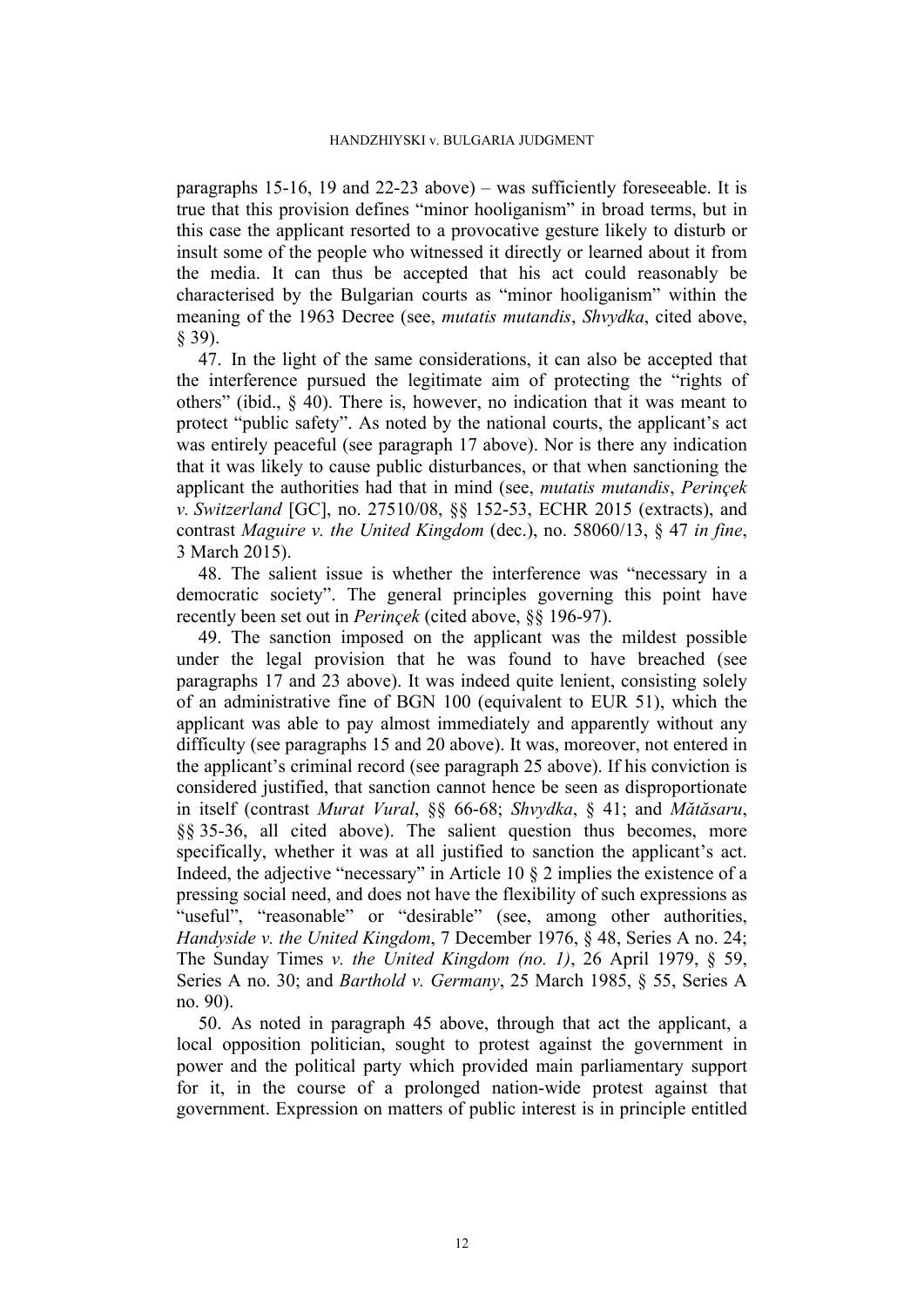to heightened protection, and there is little scope under Article 10 § 2 for restrictions on it (see, among other authorities, *Animal Defenders International v. the United Kingdom* [GC], no. 48876/08, § 102, ECHR 2013 (extracts); *Perinçek*, cited above, § 230; and *Mariya Alekhina and Others v. Russia*, no. 38004/12, § 212, 17 July 2018). Moreover, the protection of Article 10 extends not only to the substance of the ideas and information expressed but also to the form in which they are conveyed (see, among other authorities, *Oberschlick v. Austria (no. 1)*, 23 May 1991, § 57 *in fine*, Series A no. 204; *Animal Defenders International*, cited above, § 100 *in fine*; and *Murat Vural*, cited above, §§ 44-53, with further references).

51. Although it was not meant as a form of artistic expression, the applicant's act could also be seen having elements of satirical expression. The Court has had occasion to note that satire, by its inherent features of exaggeration and distortion of reality, aims to provoke and agitate. Accordingly, any interference with the use of this form of expression must be examined with particular care (see, among other authorities, *Vereinigung Bildender Künstler v. Austria*, no. 68354/01, § 33, 25 January 2007; *Alves da Silva v. Portugal*, no. 41665/07, § 27, 20 October 2009; and *Eon*, cited above, § 60), even though its use does not definitively rule out the possibility of restriction under Article 10 § 2 (see *Leroy v. France*, no. 36109/03, §§ 39 and 44, 2 October 2008, and *Instytut Ekonomichnykh Reform, TOV v. Ukraine*, no. 61561/08, § 46, 2 June 2016), or even of finding a complaint being inadmissible by reference to Article 17, in cases in which the satire is directed against the Convention's underlying values (see *M'Bala M'Bala v. France* (dec.), no. 25239/13, §§ 31-33 and 39-42, ECHR 2015 (extracts)).

52. It is true that Article 10 of the Convention does not bestow freedom of forum for the exercise of the right to freedom of expression (see *Appleby and Others v. the United Kingdom*, no. 44306/98, § 47, ECHR 2003-VI; *Taranenko v. Russia*, no. 19554/05, § 78, 15 May 2014; and *Mariya Alekhina and Others*, cited above, § 213). It is also true that in some cases the authorities may, consistently with that provision, limit the channels through which people and organisations can express themselves (see *Mouvement raëlien suisse v. Switzerland* [GC], no. 16354/06, §§ 57-77, ECHR 2012 (extracts), in relation to a refusal to allow a poster campaign on public spaces), even on matters of public interest (see *Animal Defenders International*, cited above, §§ 99-125, in relation to a general ban on paid political advertising on television). Indeed, the justification for such limitations can be even stronger when the "expression" at issue consists, wholly or in part, in conduct, as it did in the case at hand. In this case, however, the applicant was not prevented from approaching Mr Blagoev's monument and placing the cap and the sack on it; he was later sanctioned for having done so. When an interference with the right to freedom of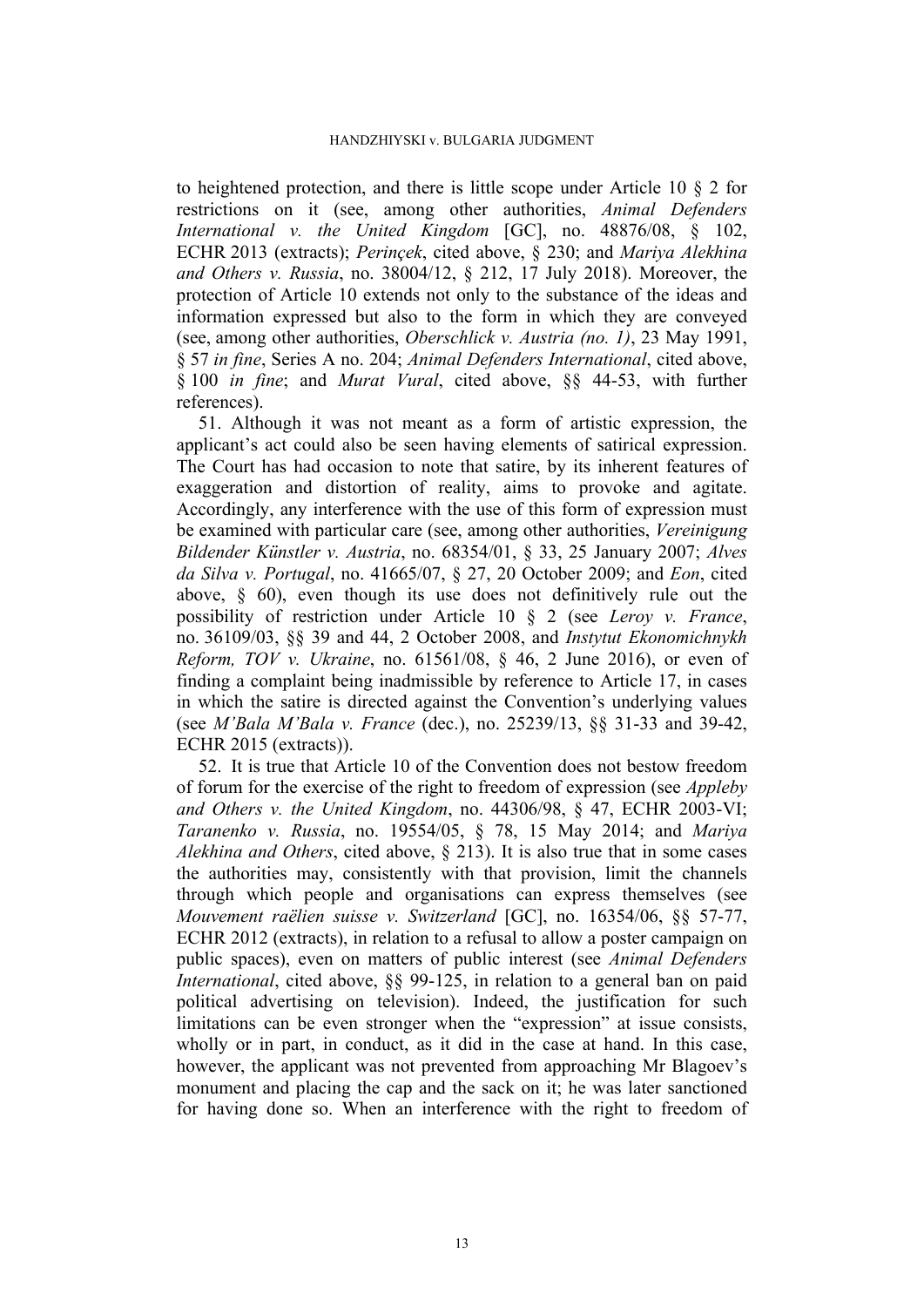expression takes the form of a "penalty", it inevitably calls for a detailed assessment of the specific conduct sought to be punished. It cannot normally be justified solely because the expression at issue was caught by a legal rule formulated in general terms (see, *mutatis mutandis*, *Perinçek*, cited above, § 275).

53. Public monuments are frequently physically unique and form part of a society's cultural heritage. Measures, including proportionate sanctions, designed to dissuade acts which can destroy them or damage their physical appearance may therefore be regarded as "necessary in a democratic society", however legitimate the motives which may have inspired such acts. In a democratic society governed by the rule of law, debates about the fate of a public monument must be resolved through the appropriate legal channels rather than by covert or violent means.

54. The Court observes, however, that the applicant did not engage in any form of violence and did not physically impair Mr Blagoev's monument in any way. He merely placed a cap on its head and a sack at its feet; those were removed by municipal workers a short while later (see paragraphs [10](#page-4-2) and [11](#page-4-1) above). It was not suggested, either at domestic level or in the proceedings before the Court, that the applicant had somehow coordinated his actions with the unidentified people who had earlier painted Mr Blagoev's statue in red and white and had painted the words "Father Frost" on its plinth (see paragraph [7](#page-3-1) above).

55. When it comes to such acts – which, though capable of profaning a monument, do not damage it – the question whether it can be "necessary in a democratic society" to impose sanctions in relation to them becomes more nuanced. In such situations, the precise nature of the act, the intention behind it, and the message sought to be conveyed by it cannot be matters of indifference. For instance, acts intended to criticise the government or its policies, or to call attention to the suffering of a disadvantaged group cannot be equated to acts calculated to offend the memory of the victims of a mass atrocity. The social significance of the monument in question, the values or ideas which it symbolises, and the degree of veneration that it enjoys in the respective community will also be important considerations.

56. In the present case, the context clearly suggests that the intention behind the applicant's act was to protest against the government of the day and the political party which supported it, in the context of a prolonged nation-wide protest against that government, rather than to condemn Mr Blagoev's historical role or to express contempt towards him (see paragraphs [4-](#page-3-0)[11](#page-4-1) above). The applicant simply used Mr Blagoev's monument as a symbol of the political party that he wished to criticise. It can thus hardly be said that his act was meant to show disdain for deepseated social values. This is further confirmed by the fact that it appears that the reactions to it were mixed (see paragraph [16](#page-5-4) *in fine* above).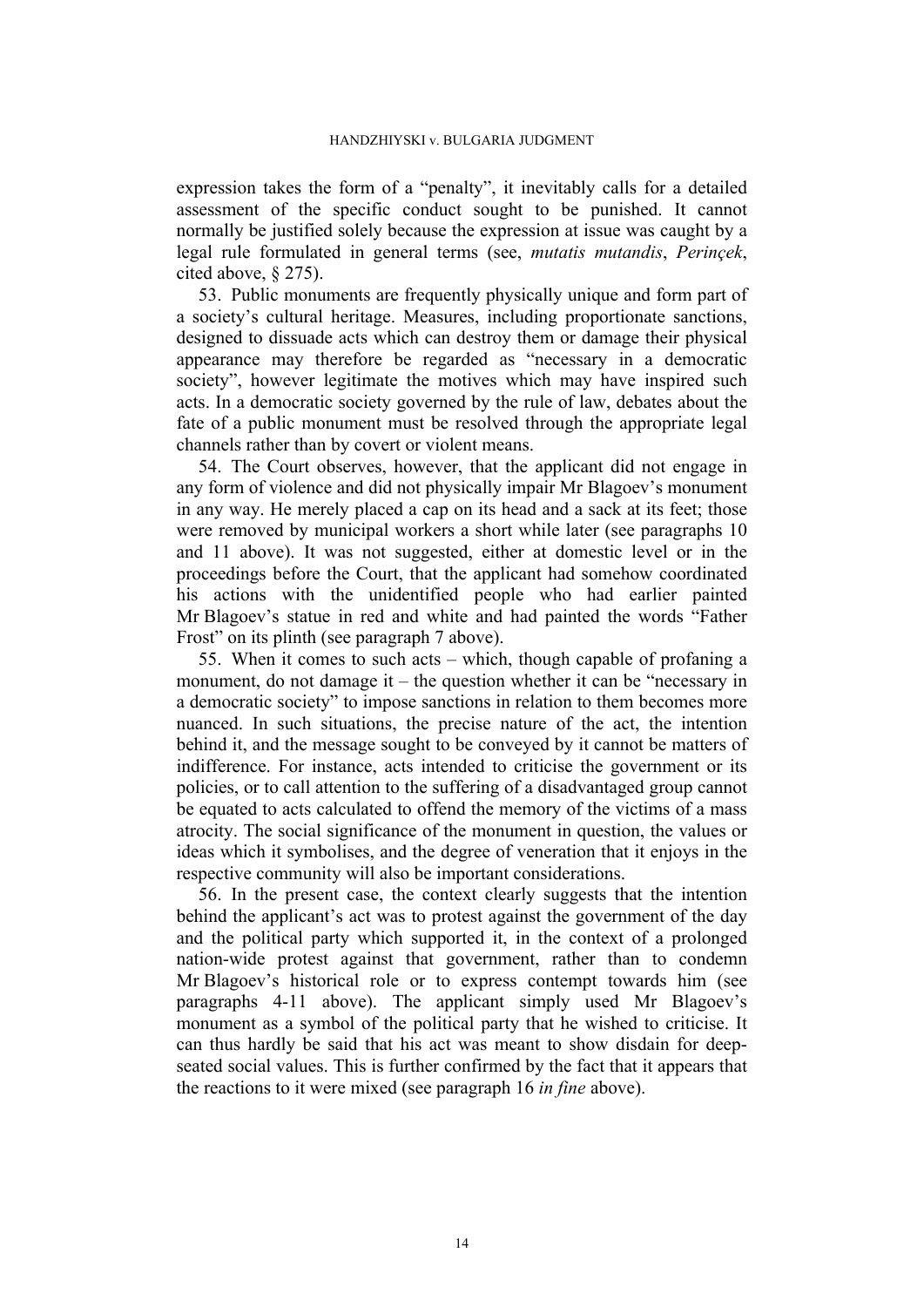57. It should also be noted in this connection that Mr Blagoev's statue was put up during the communist regime in Bulgaria, and appears to have been seen as sufficiently connected to the values and ideas for which that regime stood to have been removed from its place, albeit for a few years only, shortly after the regime came to an end (see paragraphs [8](#page-4-0) and [9](#page-4-3) above). This can hardly be compared with, for instance, memorials to soldiers who have given their lives for the defence of their country (contrast *Sinkova*, cited above, § 110).

58. It can be accepted that the applicant's symbolic gesture was hurtful to some of the people who witnessed it directly or learned about it from the media. However, freedom of expression is applicable not only to "information" or "ideas" that are favourably received or regarded as inoffensive or as a matter of indifference, but also to those that offend, shock or disturb the State or any sector of the population (see, among many other authorities, *Handyside v. the United Kingdom*, 7 December 1976, § 49, Series A no. 24; *Müller and Others*, cited above, § 33; *Perinçek*, cited above, § 196 (i); and *Stern Taulats and Roura Capellera v. Spain*, nos. 51168/15 and 51186/15, §§ 30 and 39, 13 March 2018).

59. It follows that the interference with the applicant's right to freedom of expression – the finding that he was guilty of minor hooliganism and the resultant fine – was not "necessary in a democratic society", notwithstanding the margin of appreciation enjoyed by the national authorities in that domain. There has therefore been a breach of Article 10 of the Convention.

# II. APPLICATION OF ARTICLE 41 OF THE CONVENTION

60. Article 41 of the Convention provides:

"If the Court finds that there has been a violation of the Convention or the Protocols thereto, and if the internal law of the High Contracting Party concerned allows only partial reparation to be made, the Court shall, if necessary, afford just satisfaction to the injured party."

### **A. Pecuniary damage**

61. The applicant sought reimbursement of the fine imposed on him, plus default interest calculated in accordance with the Bulgarian statutory rules and running from the date on which he had paid the fine.

62. The Government contested the claim. They submitted in particular that there were no grounds to award the applicant interest at the statutory default rate applicable in Bulgaria.

63. The Court notes that the finding of breach of Article 10 of the Convention was based on the mere fact that the applicant was found guilty of minor hooliganism. He is therefore entitled to recover the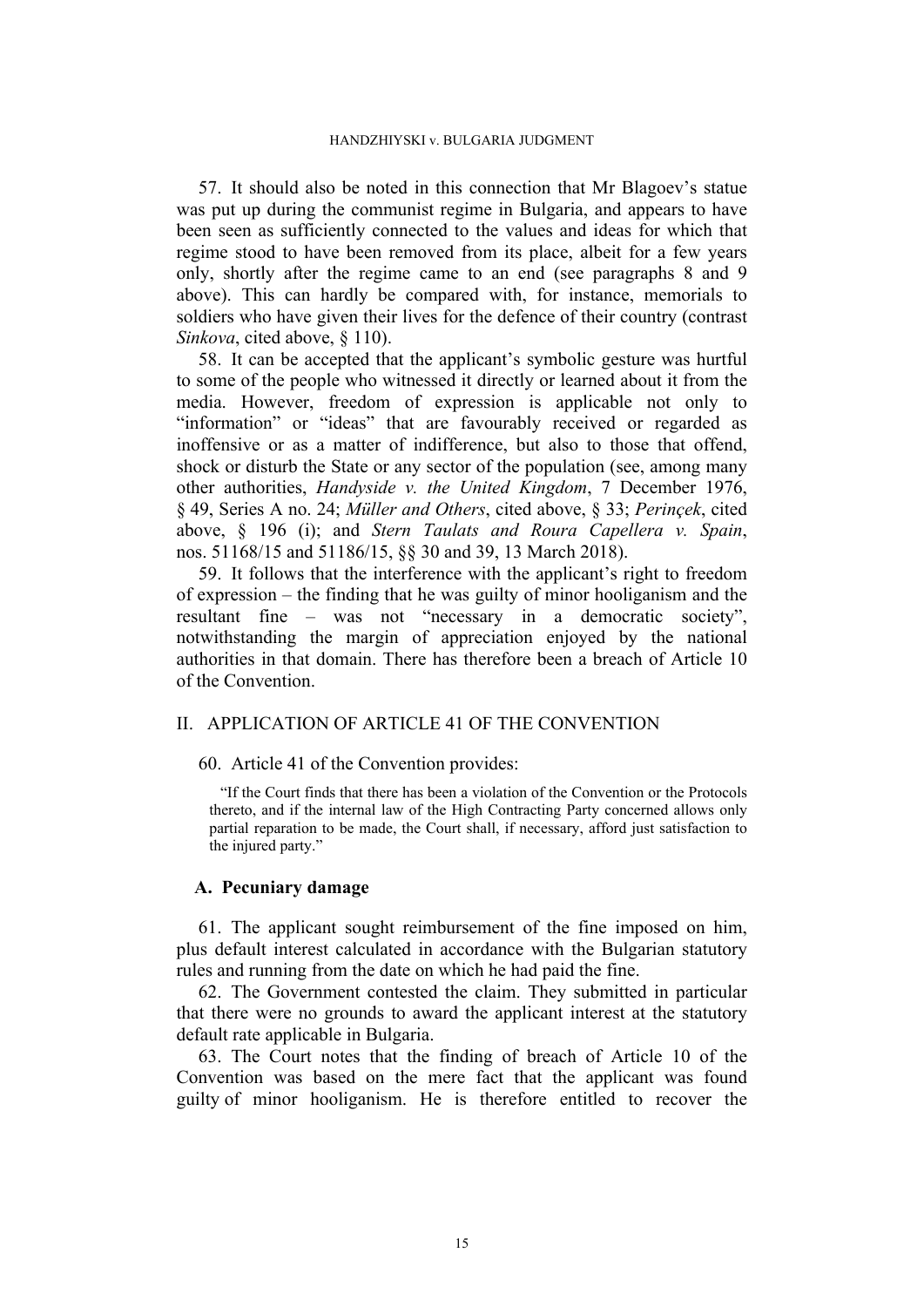fine of 100 Bulgarian levs (BGN), equivalent to 51 euros (EUR), that he had to pay as a result of his conviction (see, among other authorities, *Lingens v. Austria*, 8 July 1986, § 50, Series A no. 103; *Axel Springer AG v. Germany* [GC], no. 39954/08, §§ 113 and 115, 7 February 2012; and *Marinova and Others v. Bulgaria*, nos*.* 33502/07 and 3 others, § 118, 12 July 2016).

64. It can also be accepted that the applicant suffered some further pecuniary loss as a result of the lapse of time since the time when he paid the fine – 20 January 2014 (see paragraph [20](#page-6-3) above, and compare with Bladet Tromsø *and Stensaas v. Norway* [GC], no. 21980/93, § 83, ECHR 1999-III; *Unabhängige Initiative Informationsvielfalt v. Austria*, no. 28525/95, § 58, ECHR 2002-I; *Krone Verlag GmbH & Co. KG v. Austria (no. 3)*, no. 39069/97, § 47, ECHR 2003-XII; *Albert-Engelmann-Gesellschaft mbH v. Austria*, no. 46389/99, § 39, 19 January 2006; and *Arbeiter v. Austria*, no. 3138/04, § 32, 25 January 2007). But the Court is unable to follow the suggestion that the calculation of that loss should be based on the default statutory interest in Bulgaria; it is not bound by such domestic rules (see Bladet Tromsø *and Stensaas*, cited above, § 83). The purpose of an award of pecuniary damages under Article 41 of the Convention is to put the applicant, as far as possible, in the position in which he would have been if the breach of his rights had not occurred (*restitutio in integrum*). The interest rate applied by the Court, meant to compensate the loss of value of money over time, should hence reflect national economic conditions, such as the level of inflation and the rates of interest during the relevant period. Domestic rules on the calculation of default interest, which may reflect considerations going over and above *restitutio in integrum*, are thus not necessarily an appropriate measure; the Court must rather base itself on a rate of interest which best serves the purpose of its award (see *Boyadzhieva and Gloria International Limited EOOD v. Bulgaria*, nos. 41299/09 and 11132/10, § 54, 5 July 2018). In the light of these considerations and the available information about the economic conditions in Bulgaria during the relevant period, in this case it is reasonable to apply a rate equal to the base interest rate of the Bulgarian National Bank during the relevant period (which began when the applicant paid the fine and will end with the delivery of this judgment) plus one percentage point (ibid., § 55). This gives BGN 7.15 (equivalent to EUR 3.66). The global award in respect of pecuniary damage is thus BGN 107.15, equivalent to EUR 54.66.

# **B. Non-pecuniary damage**

65. The applicant claimed EUR 10,000 in respect of the distress, loss of reputation and affront to his dignity caused by his detention and conviction of minor hooliganism, which had according to him received wide publicity.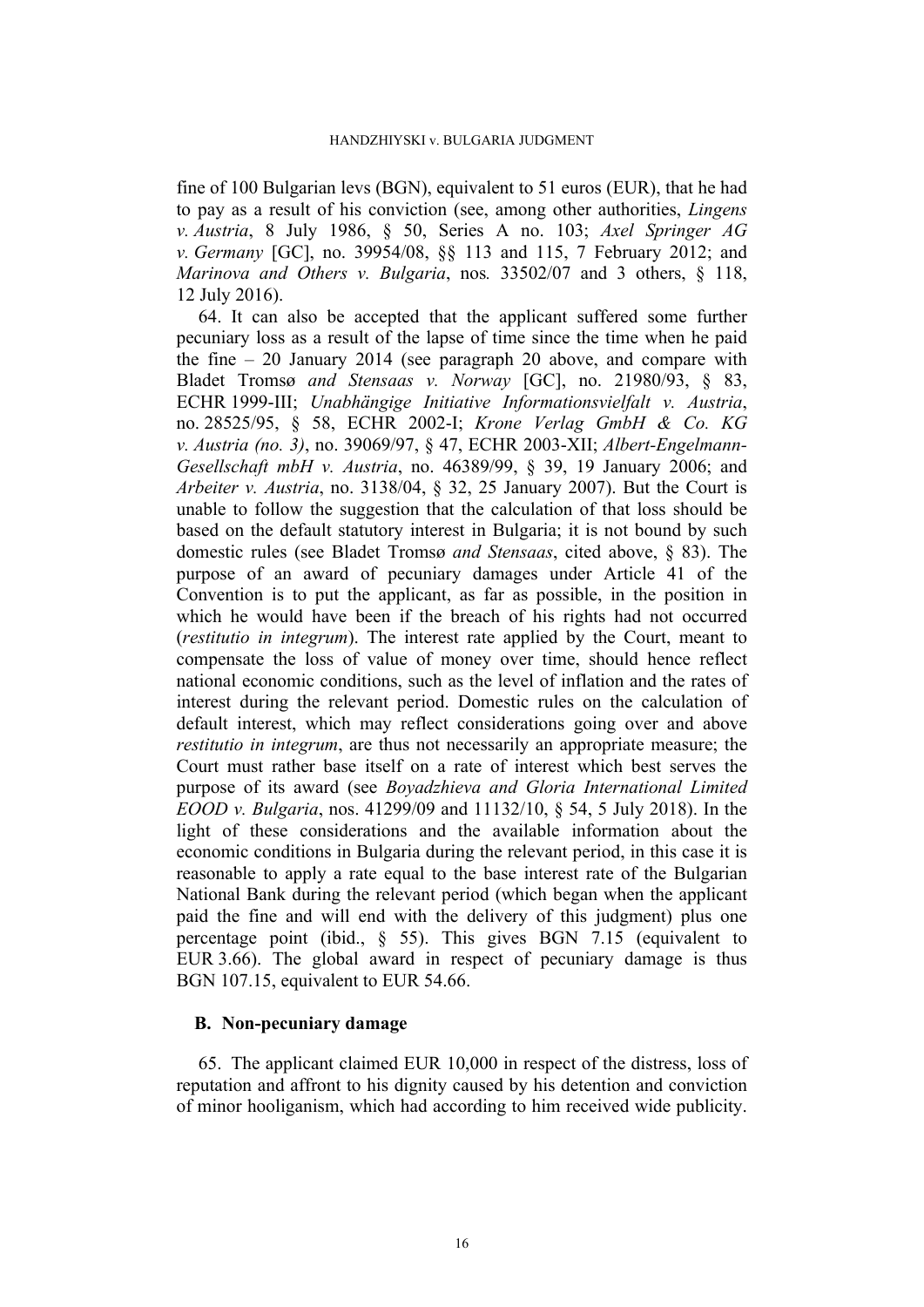That damage was according to him further compounded by the tenor of the Government's submissions on the merits of his complaint.

66. The Government submitted that the actions taken with respect to the applicant had in fact increased his popularity, and that a finding of violation would amount to sufficient just satisfaction for any non-pecuniary damage suffered by him.

67. The Court notes that its findings on the merits of the complaint under Article 10 of the Convention did not relate to the applicant's police detention – which, depending on how the matter is seen, was either not part of the complaint or was a matter in respect of which the applicant did not exhaust domestic remedies (see paragraphs [29](#page-8-0) to [32](#page-8-1) above). That said, it can be accepted that the applicant suffered some non-pecuniary damage as a result of the judgment finding him guilty of minor hooliganism and the resultant fine. Ruling on an equitable basis, as required under Article 41 of the Convention, the Court awards him EUR 2,000 under this head, plus any tax that may be chargeable.

# **C. Costs and expenses**

## *1. The applicant's claim and the Government's comments on it*

68. The applicant sought reimbursement of:

(a) EUR 3,960 incurred in fees for thirty-three hours of work by his lawyers on the proceedings before the Court, at EUR 120 per hour;

(b) EUR 6.19 spent by his lawyers on postage;

(c) EUR 15 expended by his lawyers on office supplies; and

(d) EUR 116.57 spent by his lawyers' firm for the translation of the written observations and claims made on his behalf into English.

69. The applicant requested that any award under this head be made directly payable to his lawyers' firm, Ekimdzhiev and Partners.

70. In support of his claim, the applicant submitted a fee agreement with his lawyers' firm, a time-sheet and costs report by that firm (which the applicant accepted), a postal receipt, and a contract between his lawyers' firm and a translator.

71. The Government submitted, with respect to item (a) of the claim, that both the hours claimed and the hourly rate were excessive, in particular in view of the relative simplicity of the issues raised by the case. For their part, items (b) and (c) were operating costs incurred by the firm of the applicant's lawyers, already covered by the fees which they had charged the applicant. The Government made the same point with respect to item (d), and pointed out that the contact for translation services spoke of nineteen pages, whereas the applicant's observations only ran to fourteen pages, and that no invoice had been presented for those services.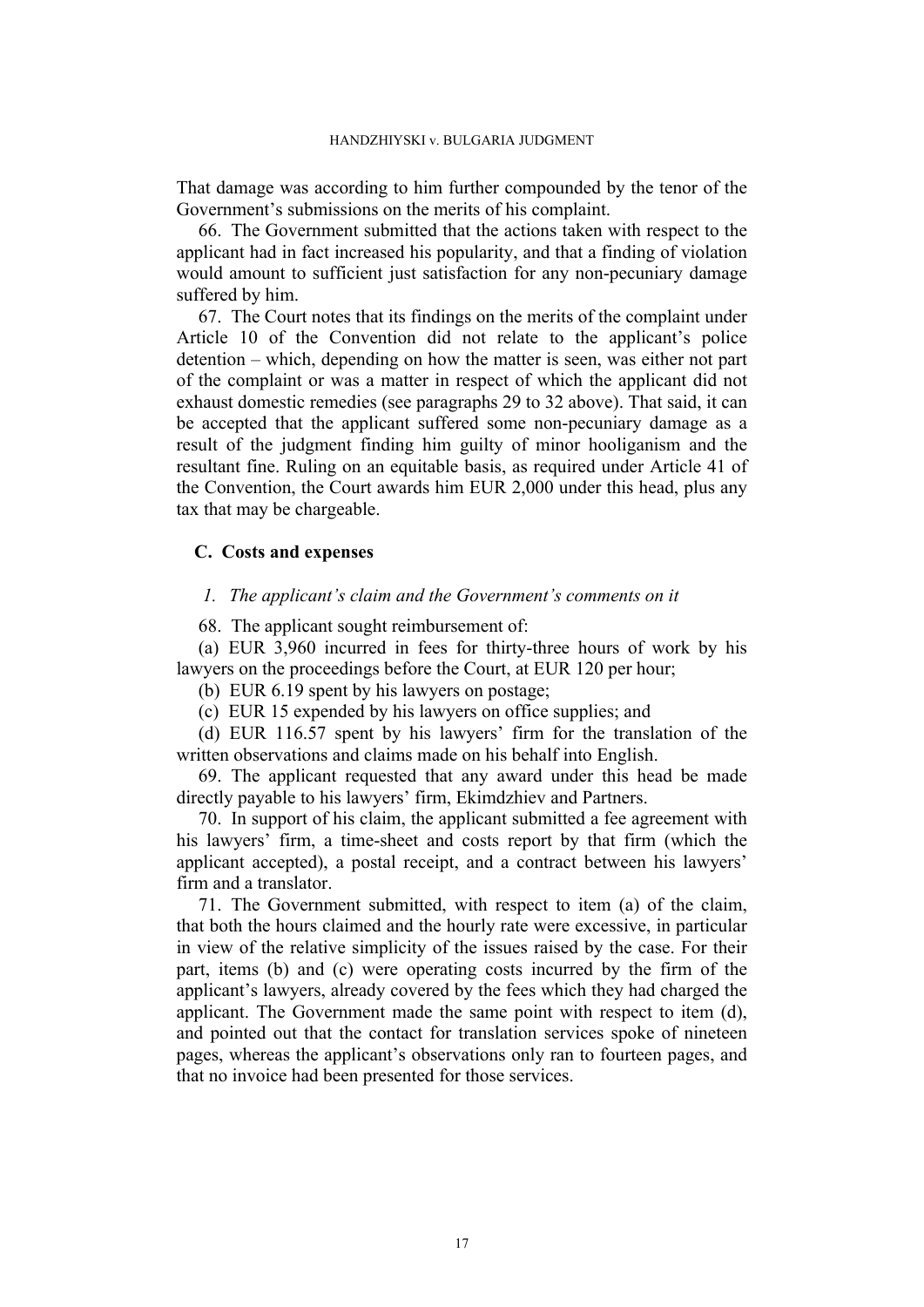#### *2. The Court's assessment*

72. According to the Court's case-law, applicants are entitled to the reimbursement of their costs and expenses, but only to the extent that these were actually and necessarily incurred and are reasonable as to quantum.

73. In the present case, the only point in dispute in relation to the lawyers' fees whose reimbursement is sought by the applicant (item (a) of his claim) is whether they were reasonable as to quantum. The hourly rate charged by those lawyers, EUR 120, is much higher than those accepted in recent cases against Bulgaria of similar complexity (see *Karaahmed v. Bulgaria*, no. 30587/13, §§ 117 and 119, 24 February 2015; *Guseva v. Bulgaria*, no. 6987/07, §§ 74 and 76, 17 February 2015; and *Yordanovi*, cited above, §§ 89 and 91). It cannot therefore be seen as reasonable. By contrast, in the light of the degree of complexity of the issues raised by the case and the content of the submissions made on behalf of the applicant, the number of hours claimed appears reasonable. In view of these considerations, the Court awards the applicant EUR 2,640, plus any tax that may be chargeable to him, under this head. As requested by him, this sum should be paid directly into the bank account of the law firm of his representatives, Ekimdzhiev and Partners (see, for instance, *Khlaifia and Others v. Italy* [GC], no. 16483/12, § 288 *in fine*, ECHR 2016 (extracts)).

74. For their part, the administrative costs (in this case, postage and office supplies – items (b) and (c) of the applicant's claim) incurred by the applicant's representatives in connection with the proceedings before the Court are in principle recoverable under Article 41 of the Convention (see, among other authorities, The Sunday Times *v. the United Kingdom (no. 1)* (Article 50), 6 November 1980, § 40, Series A no. 38; *Dudgeon v. the United Kingdom* (Article 50), 24 February 1983, § 25, Series A no. 59; Özgür Gündem *v. Turkey*, no. 23144/93, §§ 85-87, ECHR 2000-III; *İpek v. Turkey*, no. 25760/94, § 242 *in fine*, ECHR 2004-II (extracts); and *Antonov v. Bulgaria*, no*.* 58364/10, §§ 72 and 76, 28 May 2020). Indeed, under the terms of the fee agreement between the applicant and his lawyers' firm, he is liable not only to pay fees for his lawyers' work on the case, but also to cover all administrative costs incurred by their firm in connection with it. That said, there are no documents supporting the claim in respect of office supplies. In those circumstances, the Court makes an award solely with respect to postage, which according to the documents submitted by the applicant came to BGN 12.10, which equals EUR 6.19. To this should be added any tax that may be chargeable to the applicant. As requested by him, this sum is likewise to be paid directly into the bank account of the law firm of his representatives.

75. Translation costs are also in principle recoverable under Article 41 (see, for instance, The Sunday Times *(no. 1)* (Article 50), cited above, § 40; *Olsson v. Sweden (no. 2)*, 27 November 1992, § 114, Series A no. 250; *Blokhin v. Russia* [GC], no. 47152/06, § 229 *in fine*, 23 March 2016;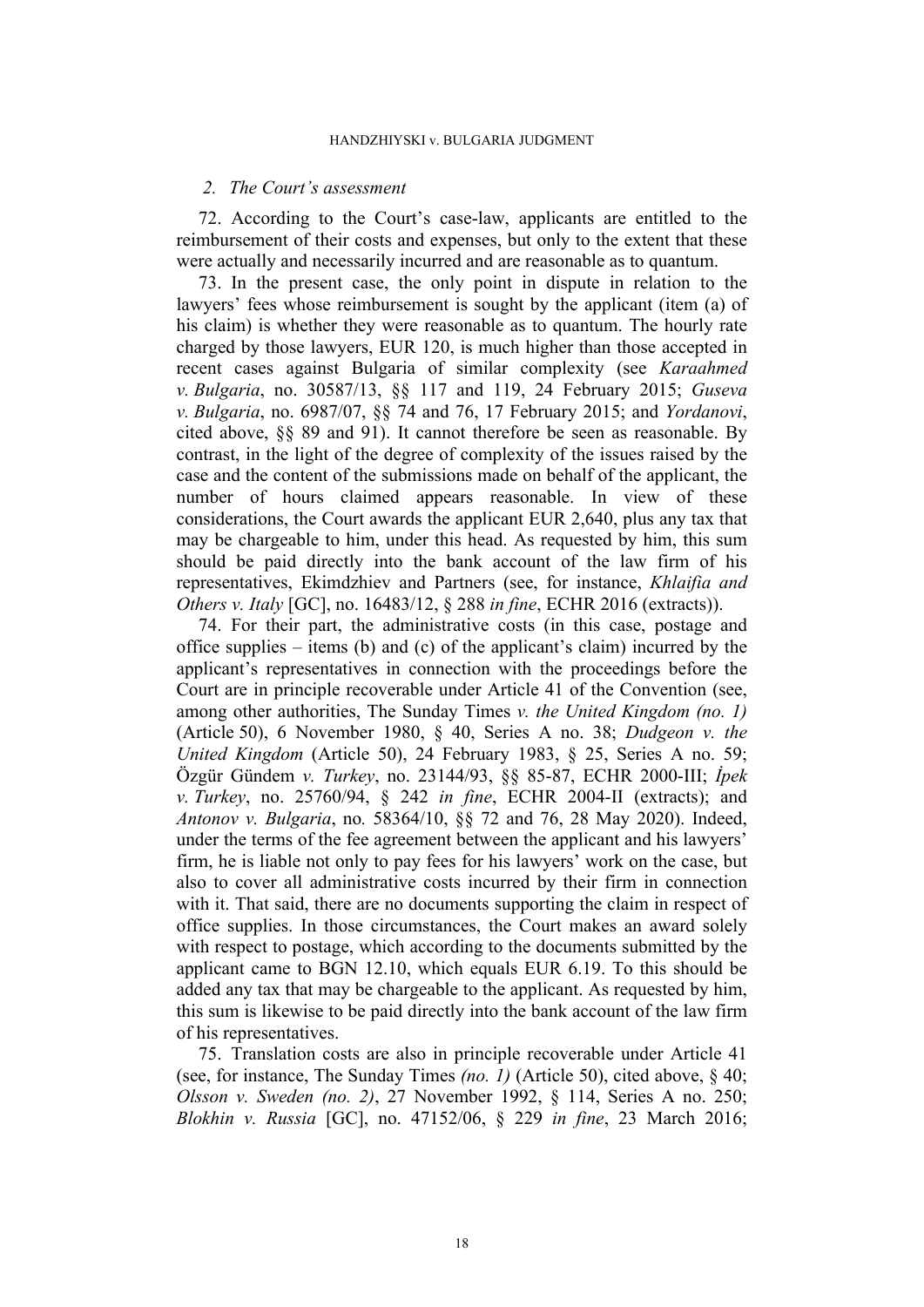and *Marinova and Others v. Bulgaria*, nos*.* 33502/07 and 3 others, § 133, 12 July 2016). In the present case, the contract between the firm of the applicant's lawyers and the translator specifically stated that the translation concerned the observations and claims made on behalf of the applicant. It also stipulated that the translator's fee was to be calculated on the basis of the amount of standard pages (rather than the actual number of pages) of which those documents consisted, and stated that the fee had been paid via bank transfer. There is hence no reason to doubt that the translation costs were actually and necessarily incurred by the applicant's lawyers. They also appear reasonable as to quantum. The sum expended for translation – EUR 116.57 – is therefore to be awarded in full. To this should be added any tax that may be chargeable to the applicant. As requested by him, this sum is likewise to be paid to into the bank account of the law firm of his representatives.

76. The total award in respect of costs and expenses is thus EUR 2,762.76.

# **D. Default interest**

77. The Court considers it appropriate that the default interest rate should be based on the marginal lending rate of the European Central Bank, to which should be added three percentage points.

# FOR THESE REASONS, THE COURT

- 1. *Declares*, unanimously, the application admissible;
- 2. *Holds*, by six votes to one, that there has been a violation of Article 10 of the Convention;
- 3. *Holds*, by six votes to one,
	- (a) that the respondent State is to pay the applicant, within three months from the date on which the judgment becomes final in accordance with Article 44  $\S$  2 of the Convention, the following amounts, to be converted into the currency of the respondent State at the rate applicable at the date of settlement:
		- (i) EUR 54.66 (fifty-four euros and sixty-six cents), plus any tax that may be chargeable, in respect of pecuniary damage;
		- (ii) EUR 2,000 (two thousand euros), plus any tax that may be chargeable, in respect of non-pecuniary damage;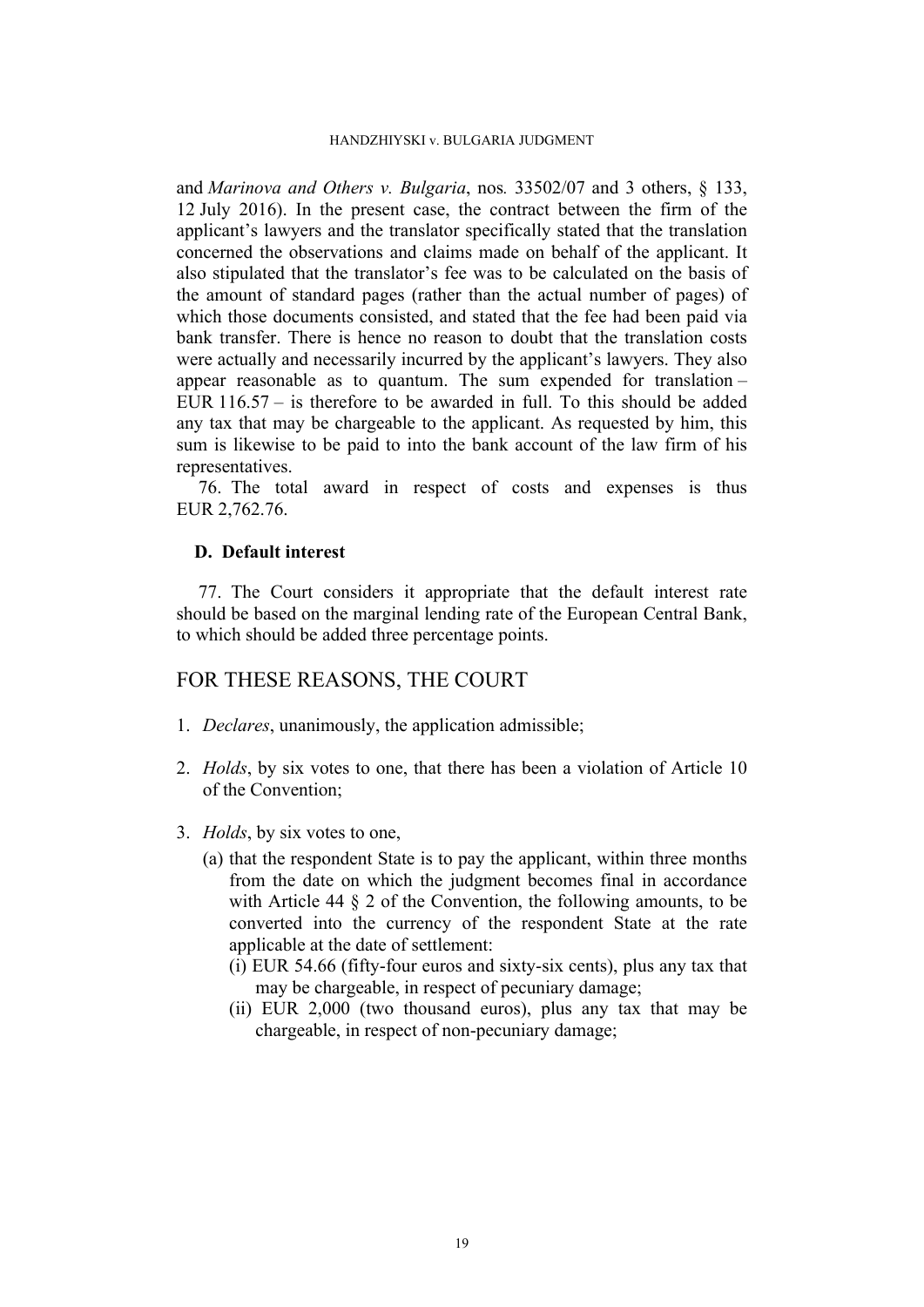- (iii) EUR 2,762.76 (two thousand seven hundred sixty-two euros and seventy-six cents), plus any tax that may be chargeable to the applicant, in respect of costs and expenses, to be paid into the bank account of the law firm of the applicant's representatives, Ekimdzhiev and Partners;
- (b) that from the expiry of the above-mentioned three months until settlement simple interest shall be payable on the above amounts at a rate equal to the marginal lending rate of the European Central Bank during the default period plus three percentage points;
- 4. *Dismisses*, unanimously, the remainder of the applicant's claim for just satisfaction.

Done in English, and notified in writing on 6 April 2021, pursuant to Rule 77 §§ 2 and 3 of the Rules of Court.

| Andrea Tamietti | Tim Eicke |
|-----------------|-----------|
| Registrar       | President |

In accordance with Article 45 § 2 of the Convention and Rule 74 § 2 of the Rules of Court, the separate opinion of Judge Vehabović is annexed to this judgment.

> T.E. A.N.T.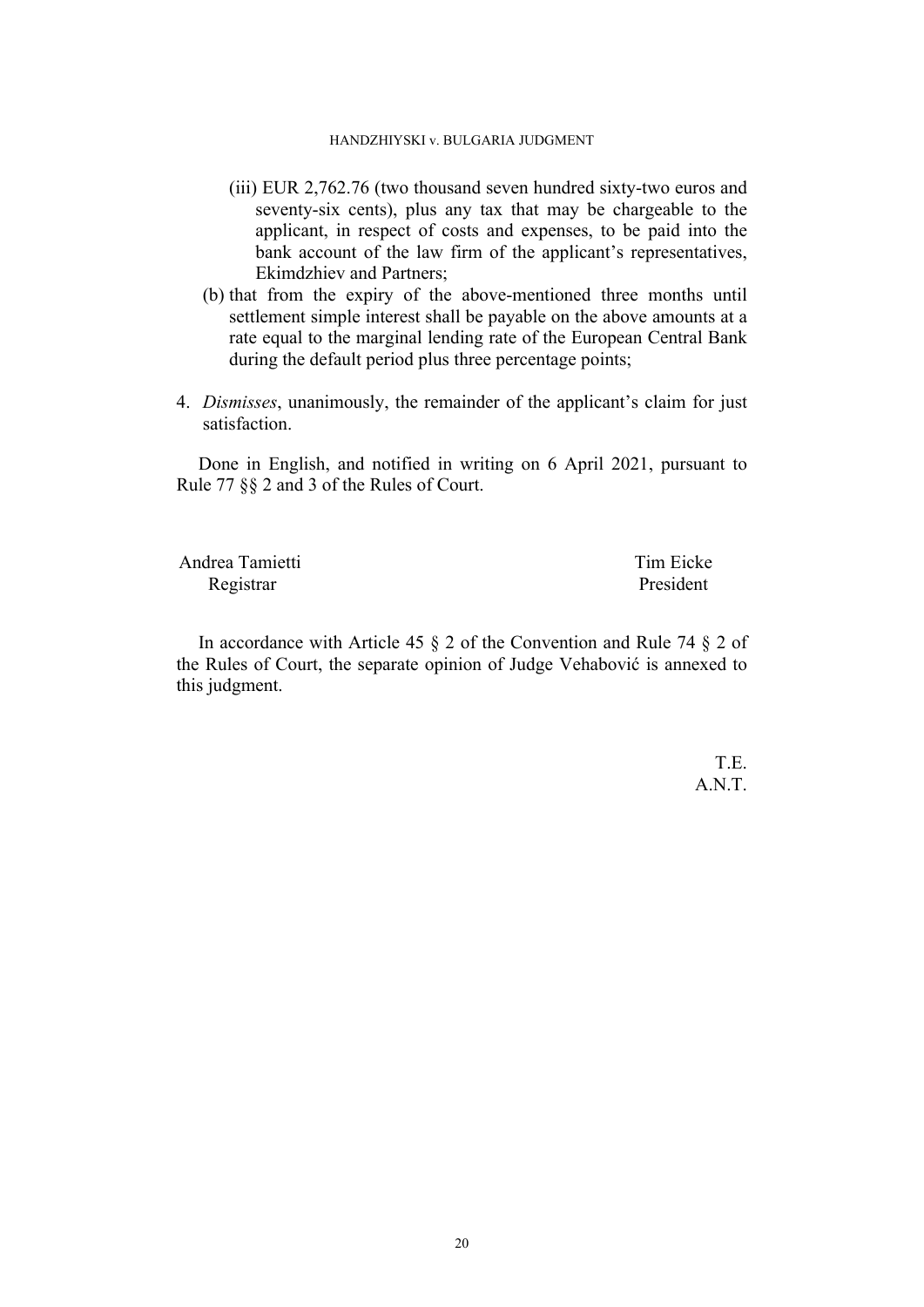# DISSENTING OPINION OF JUDGE VEHABOVIĆ

I regret that I am unable to subscribe to the view of the majority that there has been a violation of Article 10 in this case.

This case has many similarities with the case of *Sinkova v. Ukraine* (no. 39496/11, 27 February 2018), but the outcome is completely different. A comparison of the facts in *Handzhiyski* and *Sinkova* is very important in order to compare the legal arguments used in these cases, which lead the majority to different conclusions.

**I**

# *Sinkova v. Ukraine*

At the time of the events the applicant belonged to an artistic group called the St Luke Brotherhood, which was known for its provocative public performances.

On 16 December 2010 the applicant, together with three other members of the group, carried out what she described as an "act of performance". They went to the Eternal Glory Memorial to those who perished in the Second World War. The applicant took a frying pan prepared in advance, broke some eggs into it and fried them over the Eternal Flame at the Tomb of the Unknown Soldier. Two of her friends joined her and fried sausages on skewers over the flame. Another member of the group filmed the event. On the same day the applicant posted the video on the Internet on behalf of the St Luke Brotherhood. It was accompanied by the following statement:

"Precious natural gas has been being burned, pointlessly, at the Glory Memorial in Kyiv for fifty-three years now. This pleasure costs taxpayers about 300,000 hryvnias per month. And this is only one 'eternal flame' pagan temple, whereas there are hundreds or even thousands of them throughout Ukraine. On 16 December the St Luke Brotherhood reacted to this by an act of protest in the Glory Park in the capital. It showed that people should use the 'eternal flame'.

We suggest to the outraged representatives of the Communist Party of Ukraine to follow the example of ancient Roman vestal virgins and to carry out around-the-clock duty at the 'eternal flames', keeping the fire lit manually by wood. There is no doubt that communists will have no problems with fulfilling this task, because they already have experience of taking care of the Lenin monument in Kyiv and their financing is much better than that which the vestal virgins had."

On 29 March 2011 at 9 p.m. the applicant was arrested. After three months in prison she was released.

On 4 October 2012 the Pecherskyy District Court found the applicant guilty of desecrating the Tomb of the Unknown Soldier, acting as part of a group of persons following a prior conspiracy, classified as a criminal offence according to Ukrainian law. As a result, she was sentenced to three years' imprisonment, suspended for two years.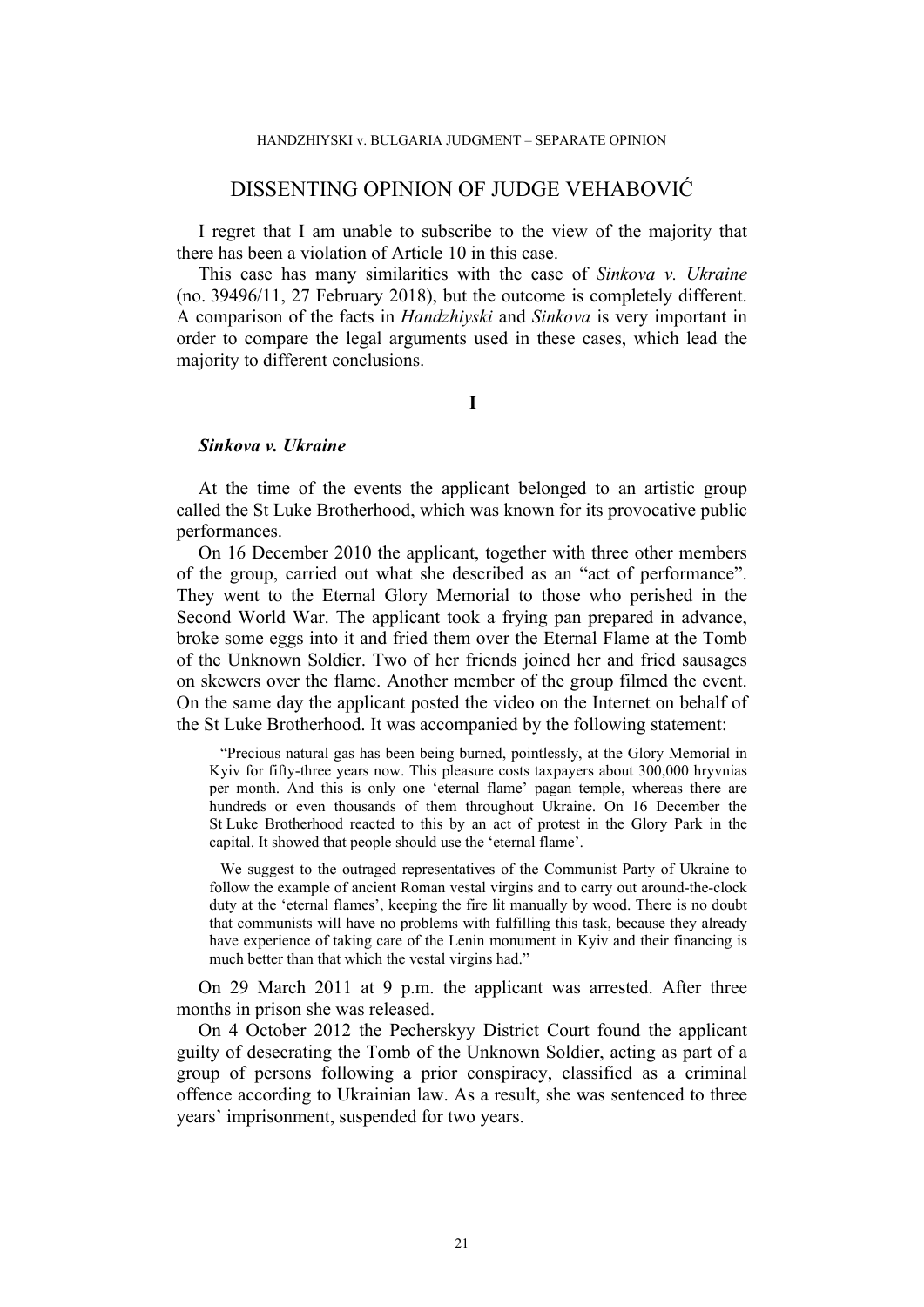#### HANDZHIYSKI v. BULGARIA JUDGMENT – SEPARATE OPINION

The applicant alleged a violation of Articles 5 and 10 of the Convention.

## *Handzhiyski v. Bulgaria*

The applicant was chairman of the Blagoevgrad chapter of the political party Democrats for a Strong Bulgaria, which was not represented in Parliament at the relevant time and which supported the anti-government protests.

In the early hours of 25 December 2013, Christmas day, the statue of Mr Dimitar Blagoev in the central square of Blagoevgrad was painted by unknown persons in red and white so as to resemble Santa Claus, and the plinth of the statue was daubed, using white spray-paint, with the words "Father Frost".

Shortly before 10 a.m. on 25 December 2013 the applicant went to the painted statue, which had been surrounded by a number of people and journalists drawn there by media reports that it had been painted over, and placed a red Santa Claus cap on its head and a red sack at its feet. The sack had a white band bearing the word "resignation" attached to it. The applicant said that he had been inspired to do that when seeing the media reports that the statue had been painted over.

At about 2 p.m. on the same day, 25 December 2013, the applicant was arrested at his home and taken to a police station, where he was placed in police detention for twenty-four hours on suspicion of having committed hooliganism contrary to Article 325  $\S$  1 of the Criminal Code, and was searched.

The next day, 26 December 2013, the applicant was charged with minor hooliganism contrary to Article 1 § 2 of the 1963 Decree on Combating Minor Hooliganism, for having placed the cap and the sack on Mr Blagoev's statue. He was then released from detention.

In the course of his trial, which took place four days later on 30 December 2013, the applicant stated that his act had been intended to express his protest against the government, which was his constitutional right, that that act had been met with universal approval, and that he had in effect made a good political joke. For their part, his counsel argued that he had exercised his constitutional right to express his views.

The same day, 30 December 2013, the Blagoevgrad District Court found the applicant guilty of minor hooliganism contrary to Article  $1 \S 2$  of the 1963 Decree and fined him 100 Bulgarian levs (equivalent to 51 euros (EUR)).

The applicant relied only on Article 10 of the Convention.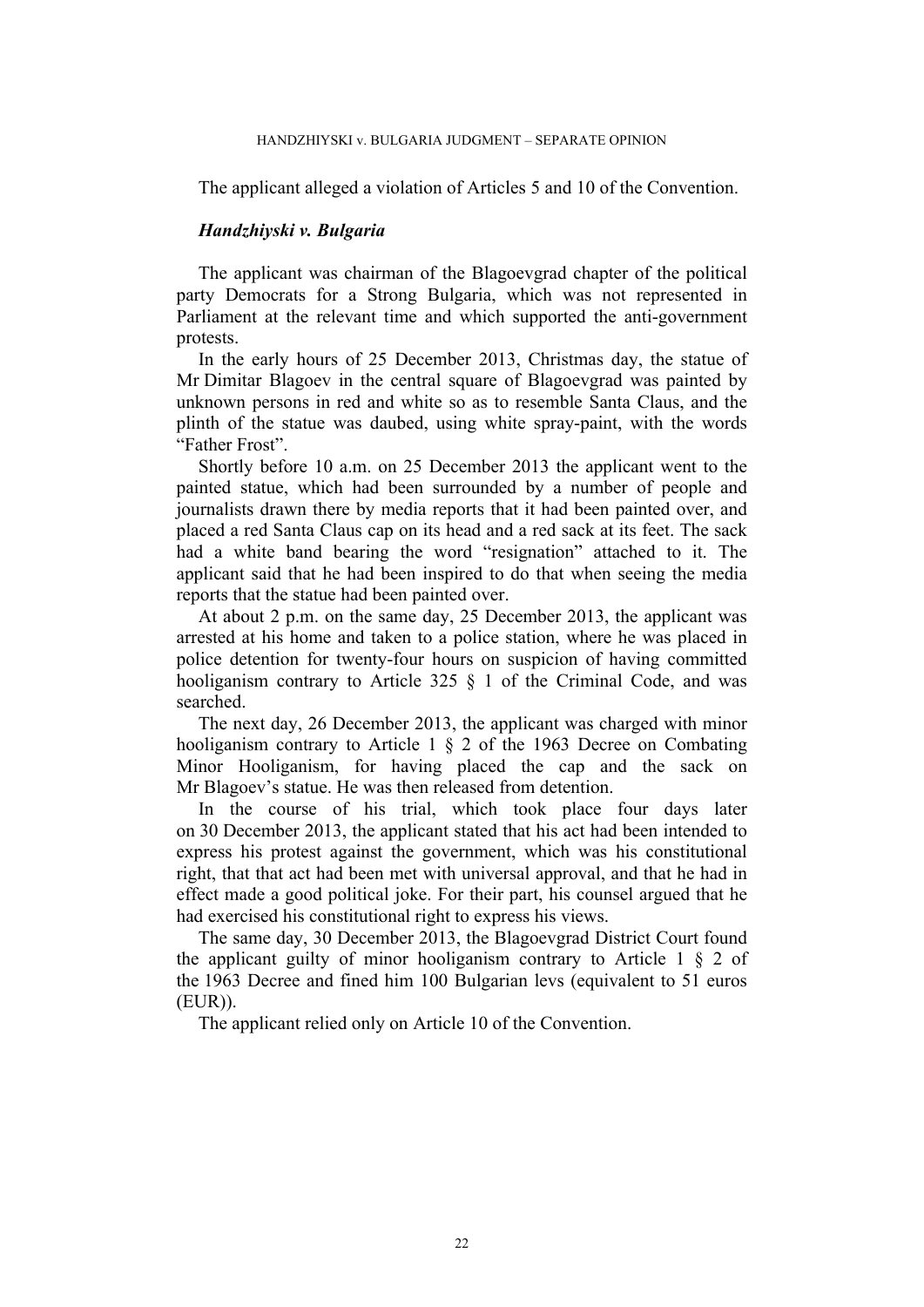It is easy to note that both cases relate to very similar situations, one that can be characterised as an "artistic performance pointing out social, economic and political issues" and the other one constituting purely "political protest". Both applicants spent some time in prison – three months in the case of Ms Sinkova and 24 hours in the case of Mr Handzhiyski. It is worth noting that in the present case the applicant did not rely on Article 5 of the Convention. In *Sinkova*, the applicant was sentenced to three years' imprisonment, suspended for two years. In the present case the applicant was sentenced to pay a fine of EUR 51.

Notwithstanding all the similarities, the majority reached a different conclusion in the present case. It seems that this conclusion is based on the considerations set forth in paragraphs 57-59 of the judgment, where it is stated that the statue of Mr Blagoev "was put up during the communist regime in Bulgaria" (similarly to the eternal flame monument in *Sinkova*) "and appears to have been seen as sufficiently connected to the values and ideas for which that regime stood". It appears that the majority are of the opinion that anything that was put up during the communist regime and that can be identified with that regime is by default wrong and that it is acceptable to subject it to mockery. It should be noted that Mr Blagoev lived and died a long time (twenty years) before that regime came into power in Bulgaria.<sup>1</sup> It could well be that in the context of Bulgaria's political life this public figure is considered a part, or even a "founding father", of the communist regime in Bulgaria. However, I am of the opinion that it would be difficult to objectively conclude that twenty years after his death, Mr Blagoev had anything to do with what that regime did – good or bad – during the communist era.

I have difficulty sharing that position, and without wishing to open a discussion on the values attached to statues and monuments in general, I feel bound to say that while we are not able to change history, we can properly evaluate it. We have witnessed many occasions on which historic monuments in Afghanistan, Iraq, Syria, and so on, have been desecrated or completely destroyed for various reasons, but the motives were always a difference of opinion about the values these monuments represent. That behaviour is not acceptable. On the other hand, there are still monuments that glorify events, battles or persons promoting uncivilised actions or aims like slavery, or rulers who committed terrible atrocities during the colonial age, and so forth, but what makes a significant difference is the historical context of these events or personalities. What is acceptable to one person might be unacceptable to another, but one thing is certain – no one can

<sup>&</sup>lt;sup>1</sup> Mr Blagoev was a Bulgarian political leader and philosopher and the founder of the Bulgarian left-wing political movement and of the first social democratic party, the likes of which exist all over Europe today.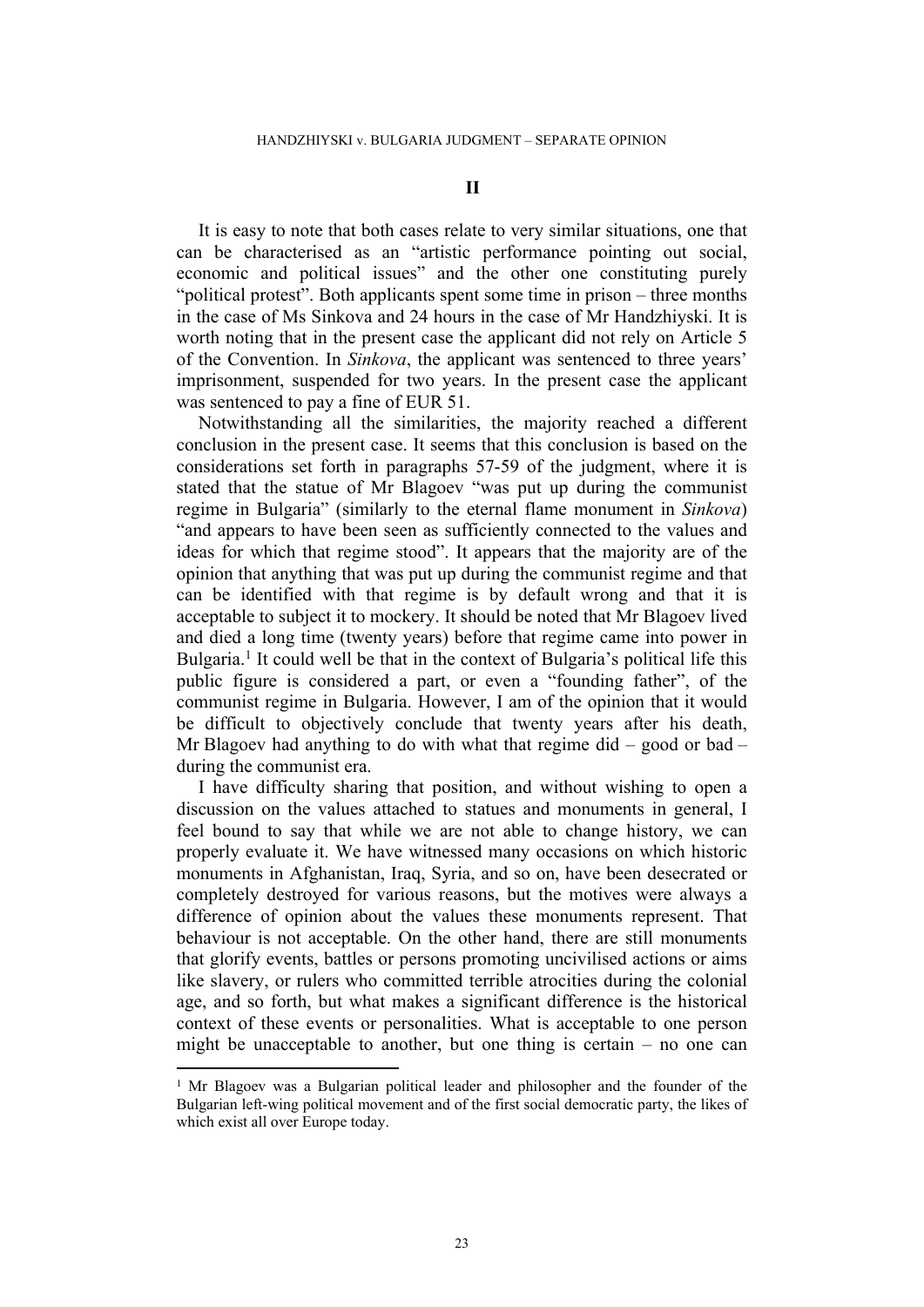change history and those events and personalities should be evaluated in their particular historical context.

In the context of this case, it was the duty of the authorities to protect those monuments that are in place today in so far as they are still there. It is up to them too to decide whether these monuments should still be left standing in public places, but in the meantime there is a necessity to act according to the law. In protecting them the authorities should also properly evaluate acts by individuals that publicly mock statues and monuments and what they represent, in the light of the "necessity in a democratic society". In the instant case they did so by sentencing the applicant to a fine of 51 euros, which is insignificant compared with the sentence imposed on Ms Sinkova, who spent three months in pre-trial detention as well as being sentenced to three years' imprisonment, suspended for two years.

This different approach to the process of evaluating the facts in these two cases points once again to an inconsistent approach by the Court in dealing with similar cases, which will not enhance its public image.

### **III**

In *Sinkova* the Court noted in §§ 107 and 108 that the applicant had carried out what she considered to be an artistic performance aimed at protesting against the wasteful use of natural gas by the State while the latter turned a blind eye to the poor living standards of veterans. However, the applicant was criminally prosecuted and convicted only on account of frying eggs over the Eternal Flame, which the domestic courts considered to amount to desecration of the Tomb of the Unknown Soldier, an offence under the Ukrainian Criminal Code. The charge against her concerned neither the subsequent distribution by her of the relevant video nor the content of the rather sarcastic and provocative text accompanying that video. In other words, the applicant was not convicted for expressing the views that she did or even for expressing them in strong language. Her conviction was a narrow one in respect of particular conduct in a particular place (compare *Maguire v. the United Kingdom* (dec.), no. 58060/13, 3 March 2015). Moreover, it was based on a general prohibition of contempt for the Tomb of the Unknown Soldier forming part of ordinary criminal law.

By contrast, in the instant case, in paragraph 54 the majority turned its attention to the fact that the applicant had not engaged in any form of violence and had not physically impaired the monument in any way (the same was true of Ms Sinkova, who had merely fried eggs on the eternal flame). On that basis the majority concluded that this act of non-violent protest was "covered" by the principle of "necessity in a democratic society" and as such was justified. The message sent out is a dangerous one – whenever any desecration of monuments take place it will be justified